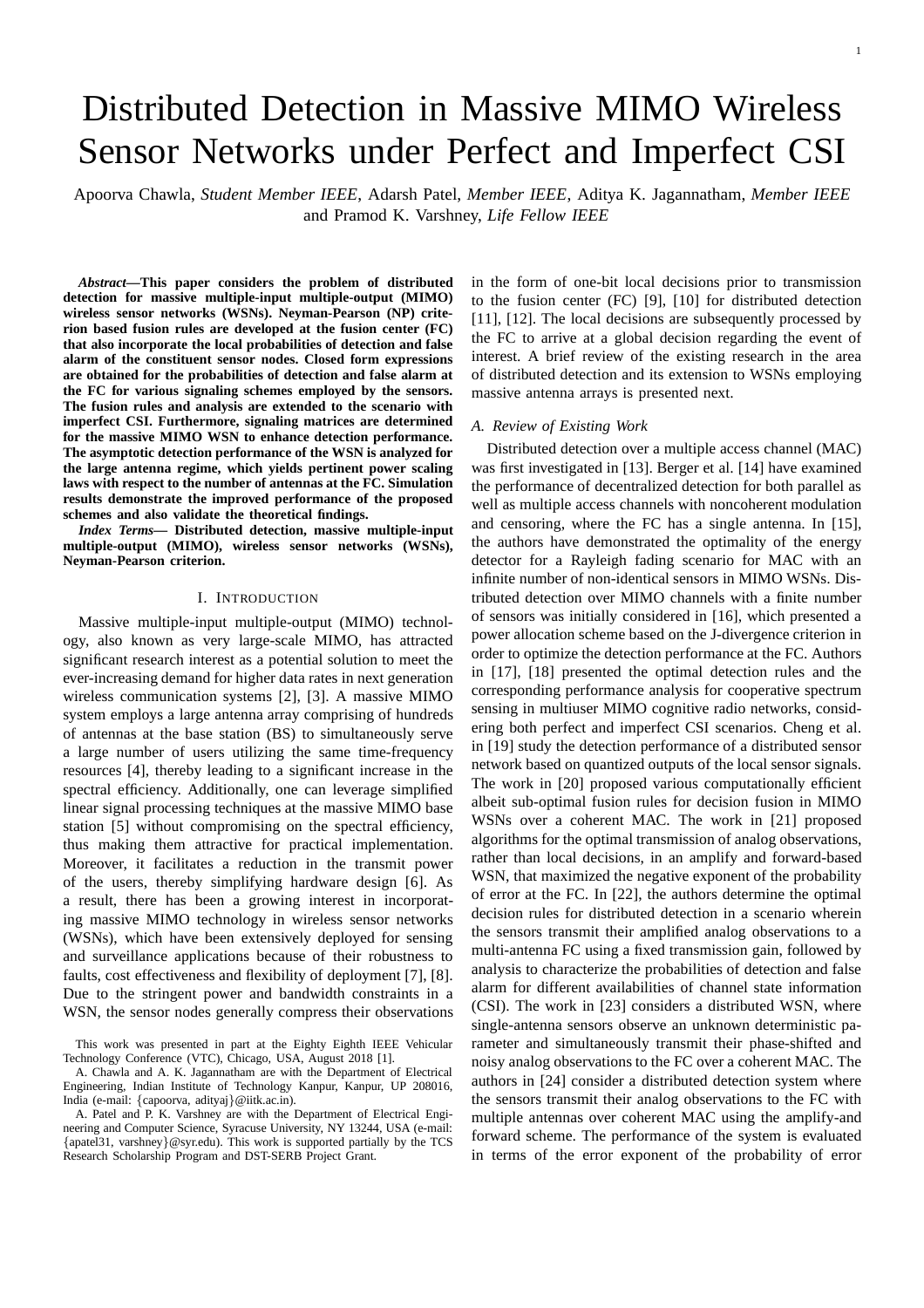and is compared when the channels between the sensors and the FC are AWGN, Rayleigh and Ricean fading, respectively. However, as described in [8], such schemes based on the transmission of analog observations require a large bandwidth and tend to employ classical signal processing schemes that are complex.

Recently, a few works have investigated the impact of employing a massive antenna array at the FC in WSNs. The authors in [25] have studied the estimation and detection performance of a coherent amplify-and-forward WSN with a massive antenna array at the FC, where the performance of the Neyman-Pearson (NP) detector, energy detector, and linear minimum mean squared error (LMMSE) estimator are determined analytically. Decentralized estimation of a correlated random parameter vector in a massive MIMO system over a coherent MAC using the MMSE estimator has been studied in [26]. In [27], the authors have investigated the effects of transceiver hardware impairments, both at the massiveantenna FC and single-antenna sensor nodes, on the detection performance of the FC. In [28], sub-optimal fusion rules with reduced complexity, i.e., linear-filter and deflection-maximizer widely linear (WL) rules, are derived for WSNs where the FC is employed with a large number of antennas. The recent study in [29] derives sub-optimal fusion rules for a Rician fading MAC utilizing only statistical CSI.

In the conference version of this paper [1], we have presented NP criterion based fusion rules where antipodal signaling scheme was utilized for both perfect and imperfect CSI scenarios. Further, closed form expressions were derived to characterize the resulting system probabilities of detection and false alarm at the FC. In this work, the analysis is extended to non-antipodal signaling along with the derivation of closed form expressions of system probabilities of detection and false alarm at the FC. Moreover, signaling matrices are derived considering perfect as well as imperfect CSI for both antipodal and non-antipodal signaling schemes. In addition, asymptotic system performance is analyzed for a large number of antennas at the FC and probability of error expressions are obtained for the preceding scenarios. The main contributions of this work are summarized below.

## *B. Main Contributions*

The main contributions of this paper in the context of distributed detection in a massive MIMO WSN are as follows.

- This work considers a multiple observation vector model in contrast to [28], where binary phase-shift keying (BPSK) modulation was employed to map the decision of each sensor. Here, each sensor transmits decision vectors over one or more signaling intervals corresponding to its local decision, unlike [21], [23], [24] that are based on the transmission of analog observations. Thus, the sensor decisions in this work are prone to error during transmission with a finite probability, in turn making this model more general.
- Low-complexity fusion rules for the low communication channel SNR regime are derived based on linear filtering at the FC while also incorporating the probabilities of detection  $P_D$  and false alarm  $P_{FA}$  for local sensor decisions,

which is absent in [21], [23], [24] that are based entirely on the transmission of analog observations. Antipodal as well as non-antipodal signaling formats are considered for the decision vectors in our analysis. Further, the FC combines the analog signal outputs of the different sensors in contrast to the work in [19] that considers quantized outputs of sensor signals.

- Closed-form analytical expressions are determined to characterize the  $P_D$ ,  $P_{FA}$  performance of the proposed fusion rules at the FC. The above analysis including the decision rules and the corresponding performance is also extended to a scenario with imperfect CSI, whereas [21], [23], [24] consider only perfect CSI.
- The asymptotic system performance is characterized in the large antenna regime, from which it can be inferred that the transmit power of each sensor can be scaled down proportional to the number of antennas at the FC for perfect CSI and similarly, proportional to the square root of the number of antennas for imperfect CSI scenarios.
- Further, the signaling matrices are derived for the WSN to maximize the detection performance at the FC for all the scenarios. It is worth noting that most of the existing works reviewed in Section I-A consider either on-off keying [7], [14], [16], [29] or BPSK modulation [8], [20], [28] while deriving the pertinent detection rules. In contrast, this work presents a comprehensive analysis wherein the fusion rules are derived for both antipodal and non-antipodal signaling schemes, thus making it suitable for a large number of applications.
- Simulation studies are presented to compare the performance of the proposed schemes with the existing techniques and also to validate the theoretical findings.

## *C. Organization*

The outline of the paper is as follows. Section II describes the multiple observation vector based system model for a massive MIMO WSN, where the sensors transmit vectors corresponding to their local decisions over a MAC that are prone to errors with finite probability. Section III derives the likelihood ratio test (LRT)-based detection rules for the scenario with perfect CSI, along with the closed-form expressions for  $P_D$  and  $P_{FA}$ . The LRT based detection rules incorporating CSI uncertainty are obtained in Section IV. Results characterizing their performance are also presented therein. Section V develops the framework to obtain transmission matrices, followed by the large antenna array analysis in Section VI and detection performance analysis in Section VII. Simulation results are presented in Section VIII, followed by conclusions in Section IX.

# *D. Notation*

For convenience, the notation used throughout the paper is summarized below. Boldface lowercase letters x are used to denote vectors, where  $x_n$  represents the *n*th component of **x** and  $\mathbf{x}^{(i)}$  is the vector obtained at the *i*th iteration. O<sub>N</sub> denotes a  $N \times 1$  vector with all its entries being zero. Similarly, boldface uppercase letters  $X$  are employed to denote matrices, where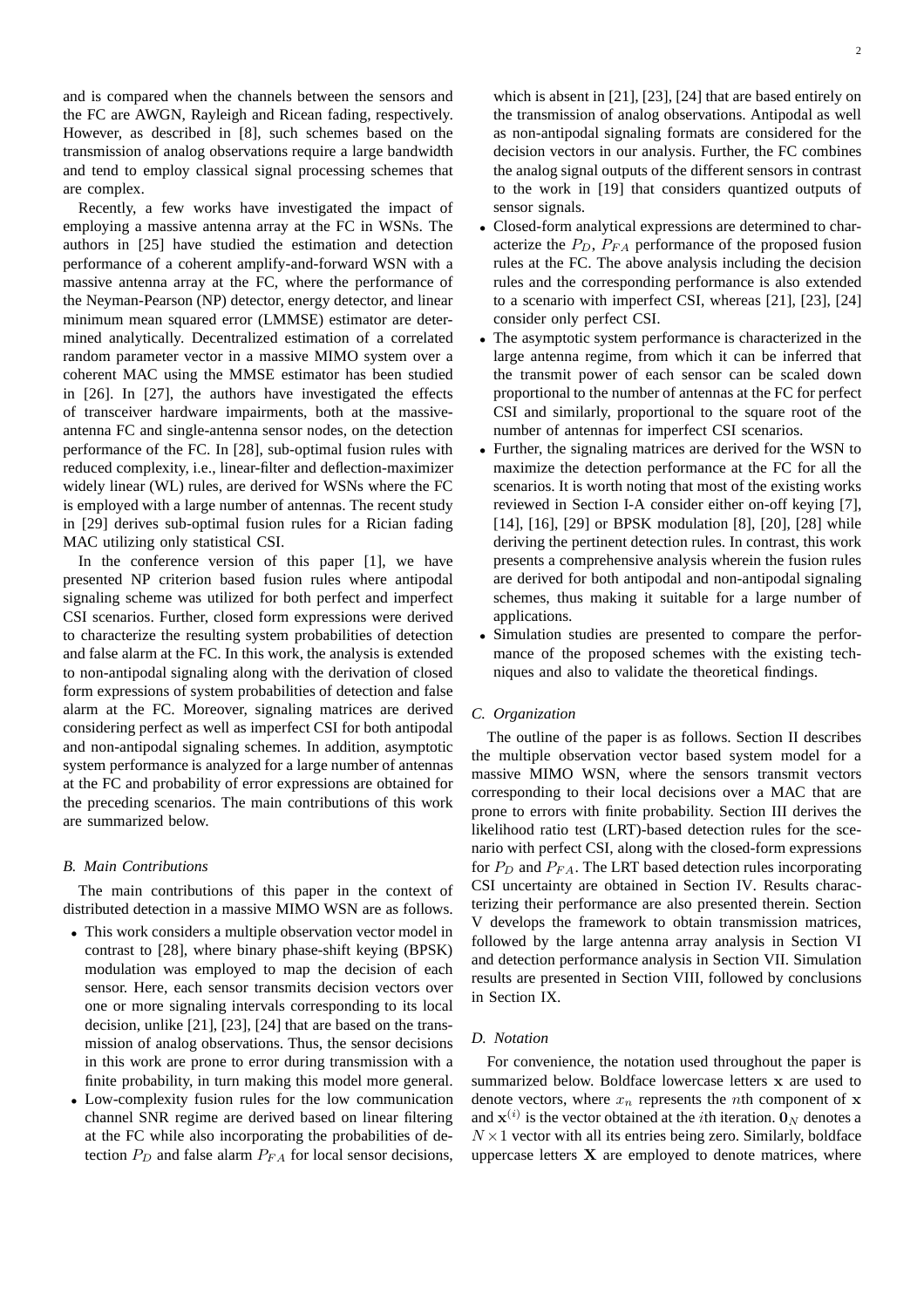$[\mathbf{X}]_{m,n}$  represents the  $(m, n)$ th component of matrix X and  $X^{(i)}$  denotes the matrix evaluated at the *i*th iteration. The matrix  $I_N$  represents an identity matrix of size  $N \times N$ . The operators  $\mathbb{E}\{\cdot\}, \mathfrak{R}\{\cdot\}, (\cdot)^{T}, (\cdot)^{H}, \exp\{\cdot\}, ||\cdot||, \text{vec}(\cdot), \text{vec}^{-1}(\cdot)$ and ⊗ denote the expectation operator, real part, transpose, conjugate transpose, exponential function, Euclidean norm, vec operator, inverse vec operator and Kronecker product respectively. Pr( $\cdot$ ) represents the probability and Pr( $A|B$ ) denotes the conditional probability of the event A given B. Similarly,  $p(.)$  is used to represent the probability density function (PDF) and  $p(A|B)$  denotes the conditional pdf of A given B. The random vector  $\mathbf{x} \sim \mathcal{CN}(\boldsymbol{\mu}, \mathbf{R})$  follows a complex Gaussian distribution with mean  $\mu$  and covariance matrix **R**. The quantity  $Q$  denotes the Gaussian  $Q$ -function, which is defined as  $Q(x) = \frac{1}{\sqrt{2}}$  $rac{1}{2\pi} \int_x^\infty \exp(-\frac{y^2}{2})$  $\frac{y}{2}$ )dy.

### II. SYSTEM MODEL

Consider a distributed detection framework where multiple sensors observe the phenomenon generating a signal of interest, the source of which is assumed to be located at a known location. This scenario can be modeled as a distributed binary hypothesis testing problem, where the null hypothesis  $\mathcal{H}_0$  and the alternative hypothesis  $\mathcal{H}_1$  denote the absence and presence of the signal of interest, respectively. The WSN comprises of  $K$  single-antenna sensors and a FC with a large antenna array of M antennas, such that  $M \gg K$ , as shown in Fig.1. The sensors communicate with the FC over a flat fading coherent MAC. Depending on the local binary decision, the kth sensor,  $1 \leq k \leq K$ , transmits the symbols  $x_k(1), x_k(2), \ldots, x_k(L)$ over L signaling intervals, which are represented by the vector  $\mathbf{x}_k = [x_k(1), x_k(2), \dots, x_k(L)]^T \in \mathbb{C}^{L \times 1}$ . The transmitted local binary decision vectors are either  $x_k = u_{k,0}$  or  $x_k = u_{k,1}$ , indicating the absence or presence of the signal of interest, respectively. Let the local detection performance of the kth sensor be characterized by its probabilities of detection  $(P_{D,k})$ and false alarm  $(P_{F,k})$ , defined as

$$
P_{D,k} = \Pr(\mathbf{x}_k = \mathbf{u}_{k,1} | \mathcal{H}_1),
$$
  
\n
$$
P_{F,k} = \Pr(\mathbf{x}_k = \mathbf{u}_{k,1} | \mathcal{H}_0).
$$
\n(1)

The signal  $y(l) \in \mathbb{C}^{M \times 1}$  received at the *lth*,  $1 \le l \le L$ , signaling interval at the FC can be represented as

$$
\mathbf{y}(l) = \sqrt{p_u} \mathbf{G} \mathbf{x}(l) + \mathbf{n}(l),\tag{2}
$$

where  $p_u$  denotes the average transmit power of each sensor and  $\mathbf{x}(l) = [x_1(l), \dots, x_K(l)]^T \in \mathbb{C}^{K \times 1}$  is the vector comprising of the symbols transmitted by the  $K$  sensors at the *l*th signaling interval. The additive noise vector  $n(l) \in \mathbb{C}^{M \times 1}$ is distributed as  $n(l) \sim \mathcal{CN}(\mathbf{0}, \sigma_n^2 \mathbf{I}_M)$  and the MIMO channel matrix between the FC and  $K$  sensors is represented by  $G \in \mathbb{C}^{M \times K}$ . The channel coefficient between the mth,  $1 \leq m \leq M$ , antenna at the FC and the kth sensor, i.e.,  $g_{mk} = [\mathbf{G}]_{mk}$ , can be characterized as

$$
g_{mk} = h_{mk}\sqrt{\beta_k},\tag{3}
$$

where  $h_{mk}$  denotes the small-scale fading coefficient between the mth antenna and the kth user that is assumed to be independent and identically distributed (i.i.d.) complex Gaussian



Fig. 1. System model of the massive MIMO wireless sensor network consisting of  $K$  single-antenna sensors, communicating with a fusion center equipped with M receive antennas.

with zero mean and unit variance, i.e.,  $h_{mk} \sim \mathcal{CN}(0, 1)$ . The large-scale fading coefficient  $\beta_k$  represents the pathloss and log-normal shadowing effects. It is assumed to be fixed over several coherence intervals and is hence invariant across m. Therefore, the resulting channel matrix G can be modeled as

$$
\mathbf{G} = \mathbf{H} \mathbf{D}^{1/2},\tag{4}
$$

where the diagonal matrix  $\mathbf{D} \in \mathbb{C}^{K \times K}$  denotes the matrix with the large-scale fading coefficients  $\beta_k$ ,  $1 \leq k \leq K$ , along its principal diagonal, i.e.,  $[D]_{kk} = \beta_k$ . The small-scale fading coefficient matrix  $\mathbf{H} \in \mathbb{C}^{\tilde{M} \times K}$ , with its elements  $[\mathbf{H}]_{mk} =$  $h_{mk}$ , is defined above in (3). Therefore, the received signal matrix  $\mathbf{Y} = [\mathbf{y}(1), \dots, \mathbf{y}(l), \dots, \mathbf{y}(L)] \in \mathbb{C}^{M \times L}$  at the FC for the L received signal vectors  $y(l)$ , described in (2), can be represented as

$$
\mathbf{Y} = \sqrt{p_u} \mathbf{G} \mathbf{X} + \mathbf{N},\tag{5}
$$

where  $\mathbf{X} = [\mathbf{x}(1), \dots, \mathbf{x}(L)] \in \mathbb{C}^{K \times L}$  is the concatenated transmitted signal matrix corresponding to the  $L$  composite signal vectors  $x(l), 1 \le l \le L$ , and the noise matrix  $\mathbf{N} \in \mathbb{C}^{M \times L}$  is obtained by stacking the L circularly symmetric AWGN vectors  $n(l)$ ,  $1 \le l \le L$ , such that its elements are distributed as  $n_{i,j}(l) \sim \mathcal{CN}(0, \sigma_n^2)$ . The elements of the channel matrix G are assumed to be modeled as independent random variables which follow the complex Gaussian distribution, i.e.,  $g_{mk} \sim \mathcal{CN}(0, \beta_k)$ , under favorable propagation conditions [5], [30]. This follows from the assumption that the sensors in the massive MIMO WSN are spatially separated by large distances. Moreover, different column vectors of the channel matrix G associated with the different sensors are assumed to be mutually independent. Therefore, using the law of large numbers it follows that

$$
\frac{1}{M}\mathbf{G}^H\mathbf{G} \approx \mathbf{D}, \text{ for } M \gg K. \tag{6}
$$

Hence, the channel vectors corresponding to the different sensors are asymptotically pairwise orthogonal for the scenario with a large antenna array employed at the FC coupled with favorable propagation conditions. Using the above framework for massive MIMO WSN, the subsequent sections present the fusion rules for various scenarios.

# III. FUSION RULE WITH PERFECT CSI

In this section, fusion rules are derived for a scenario with perfect CSI considering for both antipodal and non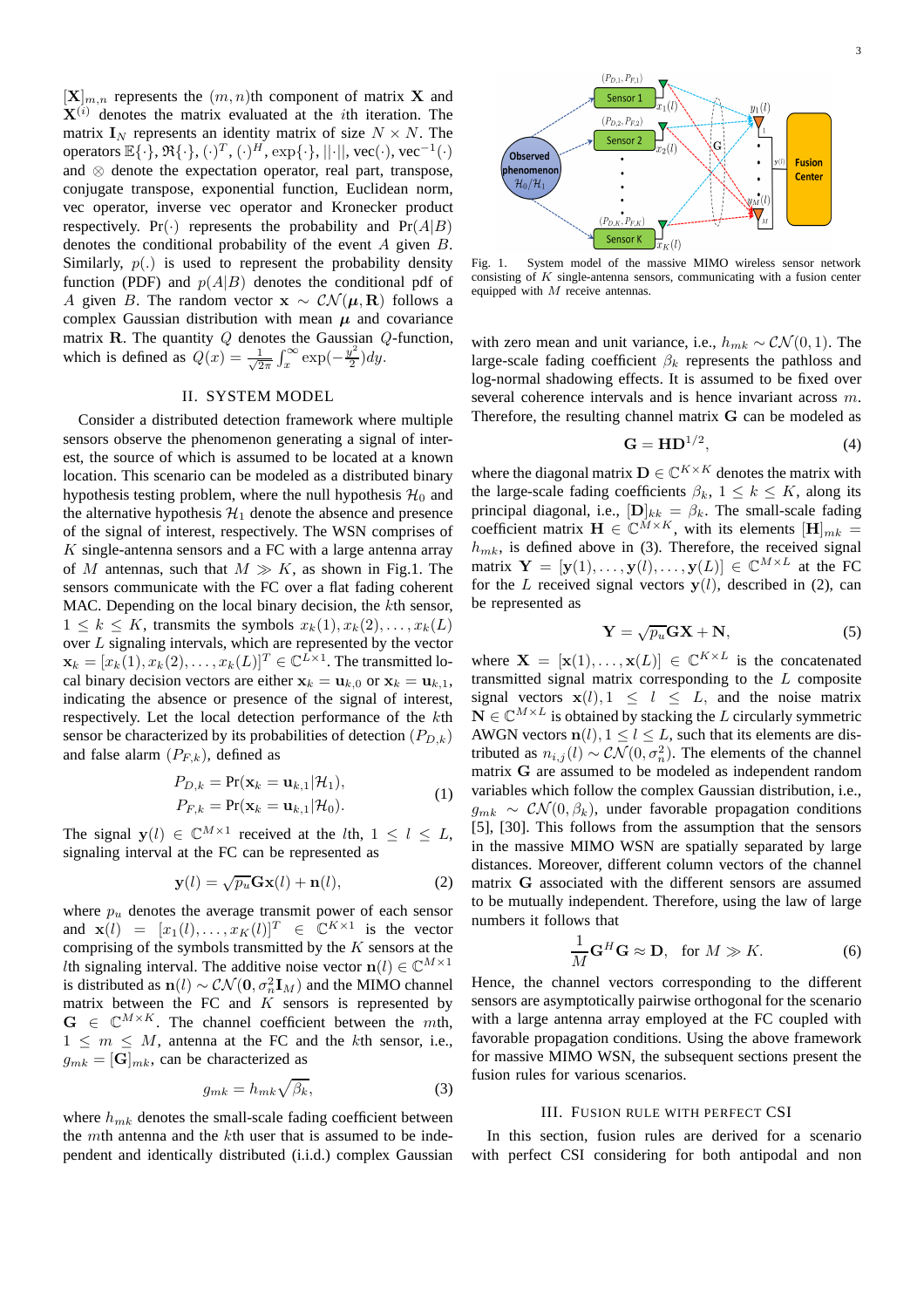antipodal signaling schemes. Employing the Neyman-Pearson (NP) criterion that aims to maximize the detection probability for a given probability of false alarm, the log likelihood ratio (LLR)  $T(Y)$  for the observation matrix Y defined in (5), and the corresponding test are given as

$$
T(\mathbf{Y}) = \ln \left[ \frac{p(\mathbf{Y}|\mathcal{H}_1)}{p(\mathbf{Y}|\mathcal{H}_0)} \right] \underset{\mathcal{H}_0}{\overset{\mathcal{H}_1}{\geq}} \gamma, \tag{7}
$$

where  $\gamma$  denotes the decision threshold. The quantities  $p(Y|\mathcal{H}_1)$  and  $p(Y|\mathcal{H}_0)$  in the above expression (7) represent the probability density functions (PDFs) of the received matrix Y under the alternative and null hypotheses, respectively. Utilizing the independence of the transmitted signal vectors, i.e.,  $x(l)$  across the L different signaling intervals, the simplified expression for the LLR test in (7) can be expressed as

$$
T(\mathbf{Y}) = \sum_{l=1}^{L} \ln \left[ \frac{\sum_{\mathbf{x}(l)} p(\mathbf{y}(l)|\mathbf{x}(l)) \Pr(\mathbf{x}(l)|\mathcal{H}_1)}{\sum_{\mathbf{x}(l)} p(\mathbf{y}(l)|\mathbf{x}(l)) \Pr(\mathbf{x}(l)|\mathcal{H}_0)} \right]
$$
(8)

$$
= \sum_{l=1}^{L} \ln \left[ \frac{\sum_{\mathbf{x}(l)} \exp \left( -\frac{\|\mathbf{y}(l) - \sqrt{p_u} \mathbf{G} \mathbf{x}(l)\|^2}{\sigma_n^2} \right) \Pr(\mathbf{x}(l) | \mathcal{H}_1)}{\sum_{\mathbf{x}(l)} \exp \left( -\frac{\|\mathbf{y}(l) - \sqrt{p_u} \mathbf{G} \mathbf{x}(l)\|^2}{\sigma_n^2} \right) \Pr(\mathbf{x}(l) | \mathcal{H}_0)} \right], \quad (9)
$$

where the PDF of  $y(l)$  for a given  $x(l)$ , i.e.,  $p(y(l)|x(l))$ , follows the Gaussian distribution, given as

$$
p(\mathbf{y}(l)|\mathbf{x}(l)) = \frac{1}{(\pi \sigma_n^2)^M} \exp\left[\frac{-1}{\sigma_n^2} ||\mathbf{y}(l) - \sqrt{p_u} \mathbf{G} \mathbf{x}(l)||^2\right].
$$
 (10)

However, it can be observed that the LLR test in (9) is computationally complex and numerically unstable. This is due to the summation over  $2^K$  exponential terms with a large dynamic range in the numerator as well as in the denominator [20], [28]. Therefore, to present  $T(Y)$  in a more stable form which is amenable to numerical implementation, it can be approximated by a two step procedure. In the first step, the received signal is processed with the help of linear matched filtering to obtain the outputs corresponding to the individual sensors. Subsequently, the second step derives a final decision by combining the individual sensor decisions. A similar two step approach is used in [28] that presents different linear processing techniques, namely the matched filter (MF), zero forcing (ZF) and minimum mean squared error (MMSE) techniques, to characterize the performance of the massive MIMO WSN. However, the work in this paper focuses on a comprehensive analysis that includes obtaining the probabilities of detection, false alarm and error, the corresponding power scaling laws, and also the structure of the transmission matrices, which are lacking in [28]. The analysis for ZF is similar and is shown in Appendix A.

The output matrix  $\mathbf{Z} = [\mathbf{z}(1), \dots, \mathbf{z}(L)] \in \mathbb{C}^{K \times L}$  obtained after matched filtering the received matrix  $Y$  in (5) is

$$
\mathbf{Z} = \mathbf{G}^H \mathbf{Y} = \sqrt{p_u} \mathbf{G}^H \mathbf{G} \mathbf{X} + \tilde{\mathbf{N}},
$$
 (11)

where  $\tilde{\mathbf{N}} = \mathbf{G}^H \mathbf{N} \in \mathbb{C}^{K \times L}$  denotes the equivalent noise matrix after filtering. From (11), it can be noticed that for a given vector  $x(l)$ , the *l*th column  $z(l)$  of the filter matrix Z follows the complex Normal distribution described as

 $\mathcal{CN}(\sqrt{p_u}\mathbf{G}^H\mathbf{G}\mathbf{x}(l), \sigma_n^2\mathbf{G}^H\mathbf{G})$ . Under the favorable propagation conditions stated in (6), the equivalent system model for the *l*th filter output vector  $\mathbf{z}(l) = [z_1(l), \dots, z_K(l)]^T \in \mathbb{C}^{K \times 1}$ can be expressed as

$$
\mathbf{z}(l) = \sqrt{p_u} M \mathbf{D} \mathbf{x}(l) + \tilde{\mathbf{n}}(l), \qquad (12)
$$

where  $\tilde{\mathbf{n}}(l) \in \mathbb{C}^{K \times 1}$  distributed as  $\mathcal{CN}(\mathbf{0}, M\mathbf{D}\sigma_n^2)$  represents the  $l$ th column vector of the noise matrix  $\tilde{N}$ . Similarly, from (11) and (12), the filter output vector  $z_k$  =  $[z_k(1),...,z_k(L)]^T \in \mathbb{C}^{L \times 1}$  corresponding to the kth user over  $L$  signaling intervals can be equivalently written as

$$
\mathbf{z}_k = \sqrt{p_u} M \beta_k \mathbf{x}_k + \tilde{\mathbf{n}}_k. \tag{13}
$$

The *l*th component  $z_k(l)$  of the filter output vector  $z_k$  can now be modeled as  $z_k(l) \sim \mathcal{CN}(\sqrt{p_u}M\beta_k x_k(l), M\beta_k \sigma_n^2)$ . Hence, it can be equivalently represented as a parallel access channel (PAC) between the sensors and the FC, as a consequence of the linear processing and the large antenna array employed at the FC. Thus, exploiting the independence of the signal vectors across the K sensors, the LLR test for distributed detection in the massive MIMO WSN described in (13) under ideal CSI can be formulated as

$$
T(\mathbf{Z}) = \ln \left[ \frac{p(\mathbf{Z}|\mathcal{H}_1)}{p(\mathbf{Z}|\mathcal{H}_0)} \right] = \ln \left[ \prod_{k=1}^{K} \frac{p(\mathbf{z}_k|\mathcal{H}_1)}{p(\mathbf{z}_k|\mathcal{H}_0)} \right], \quad (14)
$$

where  $p(\mathbf{z}_k|\mathcal{H}_0)$  and  $p(\mathbf{z}_k|\mathcal{H}_1)$  denote the PDFs of the received vector  $z_k$  under the null and alternative hypotheses, respectively. For  $\mathbf{u}_k \in {\{\mathbf{u}_{k,0}, \mathbf{u}_{k,1}\}}$ , the above LLR test can be expressed as shown in (15).

The authors in [18] show that different signaling schemes with the same transmit power have different detection performances. Therefore, the performance of the proposed rules is presented for antipodal as well as non-antipodal signaling schemes. The subsequent subsections individually simplify and analyze the performance of the test in (15) for both signaling formats.

## *A. Antipodal Signaling*

Consider the transmit signal vectors  $u_{k,0} = -u_k$  and  $u_{k,1} = u_k$  for the kth user, corresponding to the absence and presence of the signal of interest, respectively. The PDFs of the observation vector  $z_k$  for the antipodal signaling vectors  $-\mathbf{u}_k$ ,  $\mathbf{u}_k$  are given as

$$
p(\mathbf{z}_k|\mathbf{x}_k = -\mathbf{u}_k) = \frac{1}{(\pi M \beta_k \sigma_n^2)^L} \exp\left(\frac{-\|\mathbf{z}_k + \sqrt{p_u} M \beta_k \mathbf{u}_k\|^2}{M \beta_k \sigma_n^2}\right),
$$
\n(17)  
\n
$$
p(\mathbf{z}_k|\mathbf{x}_k = \mathbf{u}_k) = \frac{1}{(\pi M \beta_k \sigma_n^2)^L} \exp\left(\frac{-\|\mathbf{z}_k - \sqrt{p_u} M \beta_k \mathbf{u}_k\|^2}{M \beta_k \sigma_n^2}\right).
$$
\n(18)

Substituting the above PDFs in (15), the test statistic for this case can be derived as shown in (16), which can be further simplified to the expression below

$$
T_{\mathbf{A}}(\mathbf{Z}) = \sum_{k=1}^{K} \ln \left[ \frac{P_{D,k} + (1 - P_{D,k}) \exp\left(\frac{-4\sqrt{p_u}}{\sigma_n^2} \Re(\mathbf{z}_k^H \mathbf{u}_k)\right)}{P_{F,k} + (1 - P_{F,k}) \exp\left(\frac{-4\sqrt{p_u}}{\sigma_n^2} \Re(\mathbf{z}_k^H \mathbf{u}_k)\right)} \right],
$$
\n(19)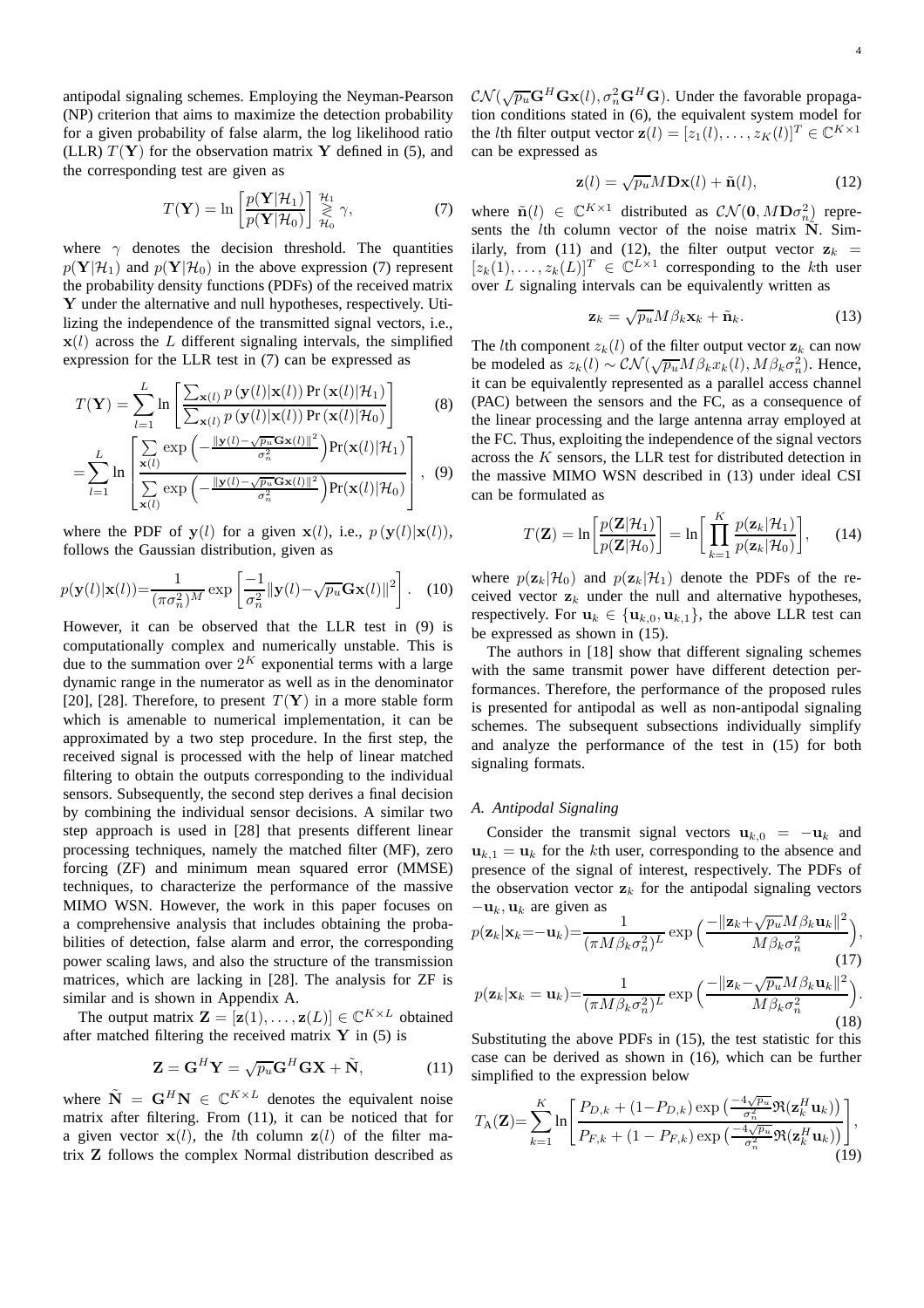5

$$
T(\mathbf{Z}) = \ln\left[\prod_{k=1}^{K} \frac{p(\mathbf{z}_k|\mathcal{H}_1)}{p(\mathbf{z}_k|\mathcal{H}_0)}\right] = \sum_{k=1}^{K} \ln\left[\frac{p(\mathbf{z}_k|\mathbf{x}_k = \mathbf{u}_{k,1})\Pr(\mathbf{x}_k = \mathbf{u}_{k,1}|\mathcal{H}_1) + p(\mathbf{z}_k|\mathbf{x}_k = \mathbf{u}_{k,0})\Pr(\mathbf{x}_k = \mathbf{u}_{k,0}|\mathcal{H}_1)}{p(\mathbf{z}_k|\mathbf{x}_k = \mathbf{u}_{k,1})\Pr(\mathbf{x}_k = \mathbf{u}_{k,1}|\mathcal{H}_0) + p(\mathbf{z}_k|\mathbf{x}_k = \mathbf{u}_{k,0})\Pr(\mathbf{x}_k = \mathbf{u}_{k,0}|\mathcal{H}_0)}\right]
$$
(15)  

$$
\sum_{k=1}^{K} \left[\sum_{k=1}^{K} p_{k,k} \exp\left(-\frac{\|\mathbf{z}_k - \sqrt{p_{k,k}}\mathbf{M}\beta_k\mathbf{u}_k\|^2}{M\beta_k\sigma_n^2}\right) + (1 - P_{D,k}) \exp\left(-\frac{\|\mathbf{z}_k + \sqrt{p_{k,k}}\mathbf{M}\beta_k\mathbf{u}_k\|^2}{M\beta_k\sigma_n^2}\right)\right]
$$

$$
T_{A}(\mathbf{Z}) = \sum_{k=1}^{\infty} \ln \left[ \frac{P_{D,k} \exp \left( -\frac{m_{\beta k} \sigma_n^2}{M_{\beta k} \sigma_n^2} \right) + (1 - P_{D,k}) \exp \left( -\frac{m_{\beta k} \sigma_n^2}{M_{\beta k} \sigma_n^2} \right)}{P_{F,k} \exp \left( -\frac{\| \mathbf{z}_k - \sqrt{p_u} M_{\beta k} \mathbf{u}_k \|^2}{M_{\beta k} \sigma_n^2} \right) + (1 - P_{F,k}) \exp \left( -\frac{\| \mathbf{z}_k + \sqrt{p_u} M_{\beta k} \mathbf{u}_k \|^2}{M_{\beta k} \sigma_n^2} \right)}{16} \right]
$$
(16)

In order to analyze the performance of the detector, the above test statistic can be further simplified for the low SNR regime as described next [18]. Using the approximations  $e^{-v} \approx (1$ v) and  $\ln(1 + v) \approx v$  that hold for sufficiently small values of  $v$ , the test statistic in (19) can be simplified as

$$
T_{\mathbf{A}}(\mathbf{Z}) = \sum_{k=1}^{K} a_k \Re(\mathbf{z}_k^H \mathbf{u}_k) \underset{\mathcal{H}_0}{\geq} \gamma_{\mathbf{A} \mathbf{P}}, \tag{20}
$$

where  $a_k \triangleq P_{D,k}-P_{F,k}$  denotes the constant corresponding to the kth sensor. It is worth noting that the low SNR assumption is related to the SNR of the communication channel, i.e.,  $p_u \ll$  $\sigma_n^2$ . The above test considers a general case with imperfect sensors, i.e.,  $P_{D,k} \neq 1$  and  $P_{F,k} \neq 0$  in contrast to the one in [28], which considers an ideal scenario with perfect sensors for the MRC and MMRC fusion rules. Further, the simplified test statistic obtained above has a lower computational complexity due to its linear structure in comparison to some of the tests in [28] such as the decode-then-fuse approach based rules. Also, the analysis above considers a general scenario with transmission of multiple symbols over L signaling intervals. The low SNR approximation based test statistic is applicable to practical scenarios as WSNs are typically resource constrained in terms of the transmit power [12], [31]. Furthermore, it is often desirable to limit the transmit signal power of the sensors in order to minimize the probability of unauthorized interception/ detection [10]. The result below describes the performance of the test in terms of the resulting  $P_D$  and  $P_{FA}$ . It is worth noting that such analytical results have not been given in the existing works such as [21], [23], [24].

**Theorem 1.** *The probabilities of detection*  $(P_D)$  *and false alarm*  $(P_{FA})$  *corresponding to the test statistic in* (20) *for distributed detection at the FC with perfect CSI under antipodal signaling are*

$$
P_D = Q\left(\frac{\gamma_{AP} - \mu_{T_A|\mathcal{H}_1}}{\sigma_{T_A|\mathcal{H}_1}}\right),\tag{21}
$$

$$
P_{FA} = Q\left(\frac{\gamma_{AP} - \mu_{T_A|\mathcal{H}_0}}{\sigma_{T_A|\mathcal{H}_0}}\right),\tag{22}
$$

where the quantities  $\mu_{T_A|\mathcal{H}_0}, \mu_{T_A|\mathcal{H}_1}$  and  $\sigma^2_{T_A|\mathcal{H}_0}, \sigma^2_{T_A|\mathcal{H}_1}$  repre*sent the means and variances of the test statistic* T*A*(Z) *under the null and alternative hypotheses, respectively, which are obtained as*  $\overline{r}$ 

$$
\mu_{T_A|\mathcal{H}_0} = \sum_{k=1}^N \sqrt{p_u} a_k c_k M \beta_k ||\mathbf{u}_k||^2, \tag{23}
$$

$$
\mu_{T_A|\mathcal{H}_1} = \sum_{k=1}^K \sqrt{p_u} a_k b_k M \beta_k ||\mathbf{u}_k||^2, \tag{24}
$$

$$
\sigma_{T_A|\mathcal{H}_0}^2 = \sum_{k=1}^K M \beta_k a_k^2 \|\mathbf{u}_k\|^2 \left( p_u M \beta_k (1 - c_k^2) \|\mathbf{u}_k\|^2 + \frac{\sigma_n^2}{2} \right), \tag{25}
$$

$$
\sigma_{T_A|\mathcal{H}_1}^2 = \sum_{k=1}^N M \beta_k a_k^2 \|\mathbf{u}_k\|^2 \left( p_u M \beta_k (1 - b_k^2) \|\mathbf{u}_k\|^2 + \frac{\sigma_n^2}{2} \right), \tag{26}
$$

*where the constants*  $a_k$  *and*  $b_k$  *for the kth user are defined*  $as b_k = 2P_{D,k} - 1$  *and*  $c_k = 2P_{F,k} - 1$  *and*  $\gamma_{AP}$  *denotes the detection threshold in* (20)*.*

*Proof:* See Appendix A in [1].

# *B. Non-Antipodal Signaling*

Consider now the non-antipodal signaling scenario, i.e.,  $u_{k,0} = 0$  and  $u_{k,1} = u_k$  indicating the kth user's decision corresponding to the null and alternative hypotheses, respectively. Therefore, the conditional PDFs of  $z_k$  in (13) with the non-antipodal signaling constellation above is expressed as

$$
p(\mathbf{z}_k|\mathbf{x}_k=\mathbf{0}) \sim \mathcal{CN}(\mathbf{0}, M\beta_k \sigma_n^2 \mathbf{I}),
$$
\n(27)

$$
p(\mathbf{z}_k|\mathbf{x}_k=\mathbf{u}_k) \sim \mathcal{CN}(\sqrt{p_u}M\beta_k\mathbf{u}_k, M\beta_k\sigma_n^2\mathbf{I}).
$$
 (28)

Using the substitution  $\mathbf{z}'_k = \mathbf{z}_k - \sqrt{p_u} M \beta_k \frac{\mathbf{u}_k}{2}$  and defining  $\mathbf{Z}' = [\mathbf{z}'(1), \dots, \mathbf{z}'(L)] \in \mathbb{C}^{K \times L}$ , the conditional PDFs of  $\mathbf{z}'_k$ corresponding to  $x_k = \{0, u_k\}$  follow as

$$
p(\mathbf{z}'_k|\mathbf{x}_k = \mathbf{0}) \sim \mathcal{CN}(-\sqrt{p_u}M\beta_k\mathbf{u}_k/2, M\beta_k\sigma_n^2\mathbf{I}), \quad (29)
$$

$$
p(\mathbf{z}'_k|\mathbf{x}_k = \mathbf{u}_k) \sim \mathcal{CN}(\sqrt{p_u}M\beta_k\mathbf{u}_k/2, M\beta_k\sigma_n^2\mathbf{I}), \quad (30)
$$

which are similar to (17), (18). Hence, the test  $T_N(\mathbf{Z}')$  under non-antipodal signaling can be determined similar to (19) as

$$
T_{\rm N}(\mathbf{Z}') = \sum_{k=1}^{K} \ln \left[ \frac{P_{D,k} + (1 - P_{D,k}) \exp\left(\frac{-2\sqrt{p_u}}{\sigma_n^2} \Re(\mathbf{z}'_k^H \mathbf{u}_k)\right)}{P_{F,k} + (1 - P_{F,k}) \exp\left(\frac{-2\sqrt{p_u}}{\sigma_n^2} \Re(\mathbf{z}'_k^H \mathbf{u}_k)\right)} \right].
$$
\n(31)

Following the procedure used in (20), the above test statistic can be simplified to yield the closed-form expression below

$$
T_{\rm N}(\mathbf{Z}') = \sum_{k=1}^{K} a_k \Re(\mathbf{z}'^H_k \mathbf{u}_k) \gtrless_{\mathcal{H}_0}^{\mathcal{H}_1} \gamma_{\rm NP},
$$
(32)

where  $a_k \triangleq P_{D,k} - P_{F,k}$  and  $\gamma_{NP}$  is the detection threshold. The pertinent detectors and the analysis for the non-antipodal signaling format considered above have not been given in [28].

Note : The probabilities of detection  $(P_D)$  and false alarm  $(P_{FA})$  for the above mentioned test under non-antipodal signaling can be obtained by replacing the quantity  $p_u$  in (23), (24), (25) and (26) by  $\frac{p_u}{4}$ .

The analysis in this section considered perfect CSI to be available at the FC. However, in practical scenarios, the CSI at the FC is obtained via channel estimation, which leads to errors in the estimated CSI. The next section determines the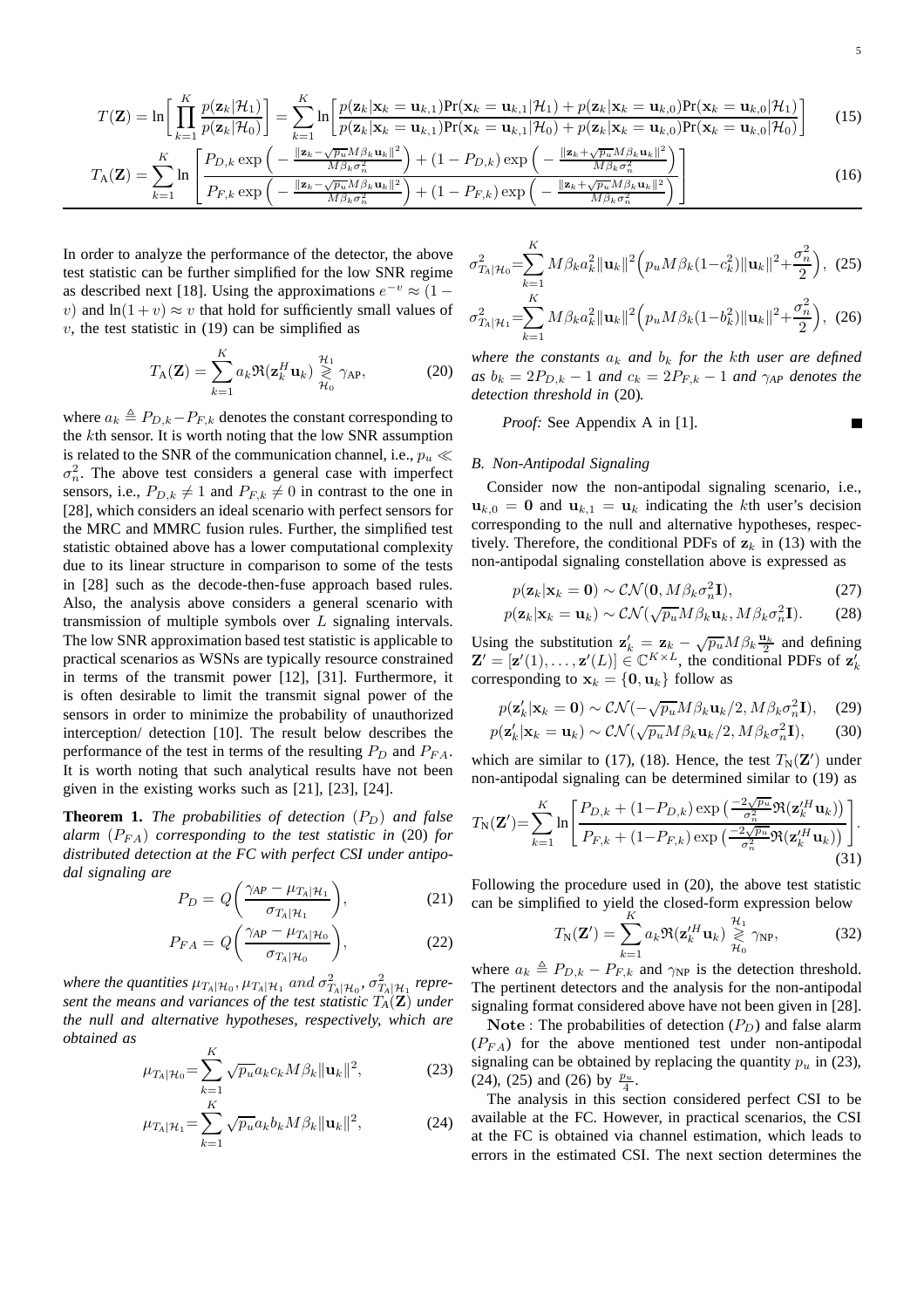fusion rules and also presents the pertinent analysis considering CSI uncertainty in massive MIMO WSNs.

#### IV. FUSION RULES UNDER CSI UNCERTAINTY

For scenarios with CSI uncertainty, the true channel matrix G can be characterized as

$$
\mathbf{G} \triangleq \hat{\mathbf{G}} - \mathcal{E},\tag{33}
$$

where  $\hat{G} \in \mathbb{C}^{M \times K}$  represents the estimate of the channel matrix and the matrix  $\mathcal{E} = [\mathbf{e}_1, \dots, \mathbf{e}_K] \in \mathbb{C}^{M \times K}$  denotes the error matrix pertaining to the channel estimate similar to [32], [33]. Similar to [6], consider the transmission of the orthogonal pilot matrix  $\mathbf{\Phi} \in \mathbb{C}^{\tau_p \times K}$ , i.e.,  $\mathbf{\Phi}^H \mathbf{\Phi} = \mathbf{I}_K$ , for the purpose of channel estimation. It is assumed that  $\tau_p$  symbols are used as pilots and  $\tau_d$  symbols are used for transmitting data, such that  $\tau_p + \tau_d \leq \tau_c$ , where  $\tau_c$  denotes the coherence interval. The system model for channel estimation from the transmitted pilots is

$$
\mathbf{Y}_p = \sqrt{p_p} \mathbf{G} \mathbf{\Phi}^T + \mathbf{N}_p,\tag{34}
$$

where  $p_p$  denotes the pilot power, i.e.  $p_p \triangleq \tau_p p_u$ . Therefore, the MMSE estimate of G is

$$
\hat{\mathbf{G}} = \frac{1}{\sqrt{p_p}} \mathbf{Y}_p \mathbf{\Phi}^* \left( \frac{\sigma_n^2}{p_p} \mathbf{D}^{-1} + \mathbf{I}_K \right)^{-1} . \tag{35}
$$

As shown in [6], the resulting estimate  $\hat{\mathbf{g}}_k$  and the corresponding error  $e_k$  are distributed as

$$
\hat{\mathbf{g}}_k \sim \mathcal{CN}(\mathbf{0}, \tilde{\beta}_k \mathbf{I}_M), \text{ where } \tilde{\beta}_k \triangleq p_p \beta_k^2 / (\sigma_n^2 + p_p \beta_k), \quad (36)
$$

$$
\mathbf{e}_k \sim \mathcal{CN}(\mathbf{0}, \gamma_{e,k} \mathbf{I}_M)
$$
, where  $\gamma_{e,k} \triangleq \sigma_n^2 \beta_k / (\sigma_n^2 + p_p \beta_k)$ . (37)

Therefore, the equivalent system model for (5), incorporating the CSI uncertainty, can be obtained as

$$
\mathbf{Y} = \sqrt{p_u}(\hat{\mathbf{G}} - \mathcal{E})\mathbf{X} + \mathbf{N} = \sqrt{p_u}\hat{\mathbf{G}}\mathbf{X} + \mathbf{W},\qquad(38)
$$

where  $\mathbf{W} \in \mathbb{C}^{M \times L}$  denotes the equivalent noise matrix defined as,  $\mathbf{W} \triangleq \mathbf{N} - \sqrt{p_u} \mathcal{E} \mathbf{X}$ . It follows from the distributions of column vectors in N,  $\mathcal{E}$ , given in (36), (37), respectively, that the *l*th column vector of the noise matrix **W**, i.e.,  $w(l)$ follows the complex Gaussian distribution with zero mean and covariance matrix  $\mathbf{R}_{w(l)} = \mathbb{E}\{\mathbf{w}(l)\mathbf{w}^H(l)\} = \sigma_w^2 \mathbf{I}_M$  with  $\sigma_w^2 = p_u \sum_{k=1}^K |u_{k,i}(l)|^2 \gamma_{e,k} + \sigma_n^2$ . Similar to (13), on matched filtering with the estimated channel matrix and exploiting  $\frac{1}{M}\hat{\mathbf{G}}^H\hat{\mathbf{G}} \approx \tilde{\mathbf{D}}$  under favorable propagation conditions, where  $\tilde{\mathbf{D}}$  is a diagonal matrix with  $[\tilde{\mathbf{D}}]_{kk} = \tilde{\beta}_k,$  the equivalent system model for the filter output vector  $\tilde{\mathbf{z}}_k \in \mathbb{C}^{L \times 1}$  corresponding to the kth user is

$$
\tilde{\mathbf{z}}_k = \sqrt{p_u} M \tilde{\beta}_k \mathbf{x}_k + \tilde{\mathbf{w}}_k. \tag{39}
$$

Hence, the NP-based test statistic for distributed detection with CSI uncertainty in the massive MIMO WSN is derived as

$$
T_{\mathbf{R}}(\tilde{\mathbf{Z}}) = \ln \left[ \frac{p(\tilde{\mathbf{Z}}|\mathcal{H}_1)}{p(\tilde{\mathbf{Z}}|\mathcal{H}_0)} \right]
$$
(40)

Considering the binary transmit vector constellation  $\{u_{k,0}, u_{k,1}\}\$  for the transmit vector  $x_k$ , the test above reduces to the one shown in (41). The fusion rules corresponding to antipodal and non-antipodal signaling scenarios are provided below.

# *A. Fusion rules for Antipodal/ Non-Antipodal Signaling*

For the antipodal signaling vectors  $x_{k,0} = -u_k$  and  $x_{k,1} = u_k$  corresponding to the null and alternative hypotheses, respectively, the resulting PDFs for  $\tilde{\mathbf{z}}_k$  are determined as

$$
p(\tilde{\mathbf{z}}_k|\mathbf{x}_k = -\mathbf{u}_k) \sim \mathcal{CN}(-\sqrt{p_u}M\tilde{\beta}_k\mathbf{u}_k, M\tilde{\beta}_k\sigma_w^2\mathbf{I}_L), \quad (42)
$$

$$
p(\tilde{\mathbf{z}}_k|\mathbf{x}_k = \mathbf{u}_k) \sim \mathcal{CN}(\sqrt{p_u}M\tilde{\beta}_k\mathbf{u}_k, M\tilde{\beta}_k\sigma_w^2\mathbf{I}_L). \quad (43)
$$

On substitution of the PDFs above, the test obtained in (41) simplifies to

$$
T_{\text{R,A}}(\tilde{\mathbf{Z}}) = \sum_{k=1}^{K} \ln \left[ \frac{P_{D,k} + (1 - P_{D,k}) \exp \left( \frac{-4\sqrt{p_u}}{\sigma_w^2} \Re(\tilde{\mathbf{z}}_k^H \mathbf{u}_k) \right)}{P_{F,k} + (1 - P_{F,k}) \exp \left( \frac{-4\sqrt{p_u}}{\sigma_w^2} \Re(\tilde{\mathbf{z}}_k^H \mathbf{u}_k) \right)} \right],
$$

which further reduces to the computationally efficient form shown below in the low SNR regime

$$
T_{\mathbf{R},\mathbf{A}}(\tilde{\mathbf{Z}}) = \sum_{k=1}^{K} a_k \Re(\tilde{\mathbf{z}}_k^H \mathbf{u}_k) \underset{\mathcal{H}_0}{\geq} \gamma_{\mathbf{A}\mathbf{I}}.
$$
 (44)

For the specific scenario with  $P_{D,k} = P_d$  and  $P_{F,k} = P_f, \forall k$ , i.e., all the constituent sensors in the WSN have identical local sensing performance, the test statistic further reduces to

$$
T_{\mathbf{R},\mathbf{A},\mathbf{I}}(\tilde{\mathbf{Z}}) = \sum_{k=1}^{K} \Re(\tilde{\mathbf{z}}_k^H \mathbf{u}_k).
$$
 (45)

**Theorem 2.** *The detection performance of the test in* (44) *for a massive MIMO WSN with CSI uncertainty can be characterized in terms of the resulting*  $P_D$ ,  $P_{FA}$  *as* 

$$
P_D = Q\left(\frac{\gamma_{AI} - \mu_{T_{RA}|\mathcal{H}_1}}{\sigma_{T_{RA}|\mathcal{H}_1}}\right), \ P_{FA} = Q\left(\frac{\gamma_{AI} - \mu_{T_{RA}|\mathcal{H}_0}}{\sigma_{T_{RA}|\mathcal{H}_0}}\right), \quad (46)
$$

*where* γ*AI is the detection threshold in* (44)*. The quantities*  $\mu_{T_{RA}|\mathcal{H}_0}$ ,  $\mu_{T_{RA}|\mathcal{H}_1}$  and  $\sigma_{T_{RA}|\mathcal{H}_0}^2$ ,  $\sigma_{T_{RA}|\mathcal{H}_1}^2$  are given similar to *the expressions in* (23), (24), (25), (26), *respectively, with*  $\beta_k$ ,  $\sigma_n^2$  replaced by  $\tilde{\beta}_k$ ,  $\sigma_w^2$ , respectively and are given as

$$
\mu_{T_{RA}|\mathcal{H}_0} = \sum_{k=1}^K \sqrt{p_u} a_k c_k M \tilde{\beta}_k ||\mathbf{u}_k||^2, \tag{47}
$$

$$
\mu_{T_{RA}|\mathcal{H}_1} = \sum_{k=1}^{K} \sqrt{p_u} a_k b_k M \tilde{\beta}_k ||\mathbf{u}_k||^2, \qquad (48)
$$

$$
\sigma_{T_{kA}|\mathcal{H}_0}^2 = \sum_{k=1}^K M \tilde{\beta}_k a_k^2 \|\mathbf{u}_k\|^2 \Big( p_u M \tilde{\beta}_k (1 - c_k^2) \|\mathbf{u}_k\|^2 + \frac{\sigma_w^2}{2} \Big), \tag{49}
$$

$$
\sigma_{T_{RA}|\mathcal{H}_1}^2 = \sum_{k=1}^K M \tilde{\beta}_k a_k^2 \|\mathbf{u}_k\|^2 \Big( p_u M \tilde{\beta}_k (1 - b_k^2) \|\mathbf{u}_k\|^2 + \frac{\sigma_w^2}{2} \Big), \tag{50}
$$

*with*  $b_k = 2P_{D,k} - 1$  *and*  $c_k = 2P_{F,k} - 1$ *.* 

*Proof:* See Appendix B.

Once again the same differences apply with respect to the work in [28] as mentioned in Section III-A and Section III-B for scenarios with perfect CSI for the antipodal and nonantipodal signaling schemes. Moreover, the analysis in terms of  $P_D$  and  $P_{FA}$  is not presented in the existing works such as [21], [23], [24]. Similar to Section III-B, for non-antipodal signaling using the constellation  $\{0, u_k\}$ , one can employ the substitution  $\tilde{\mathbf{z}}'_k = \tilde{\mathbf{z}}_k - \sqrt{p_u} M \beta_k \frac{\mathbf{u}_k}{2}$ . The output after the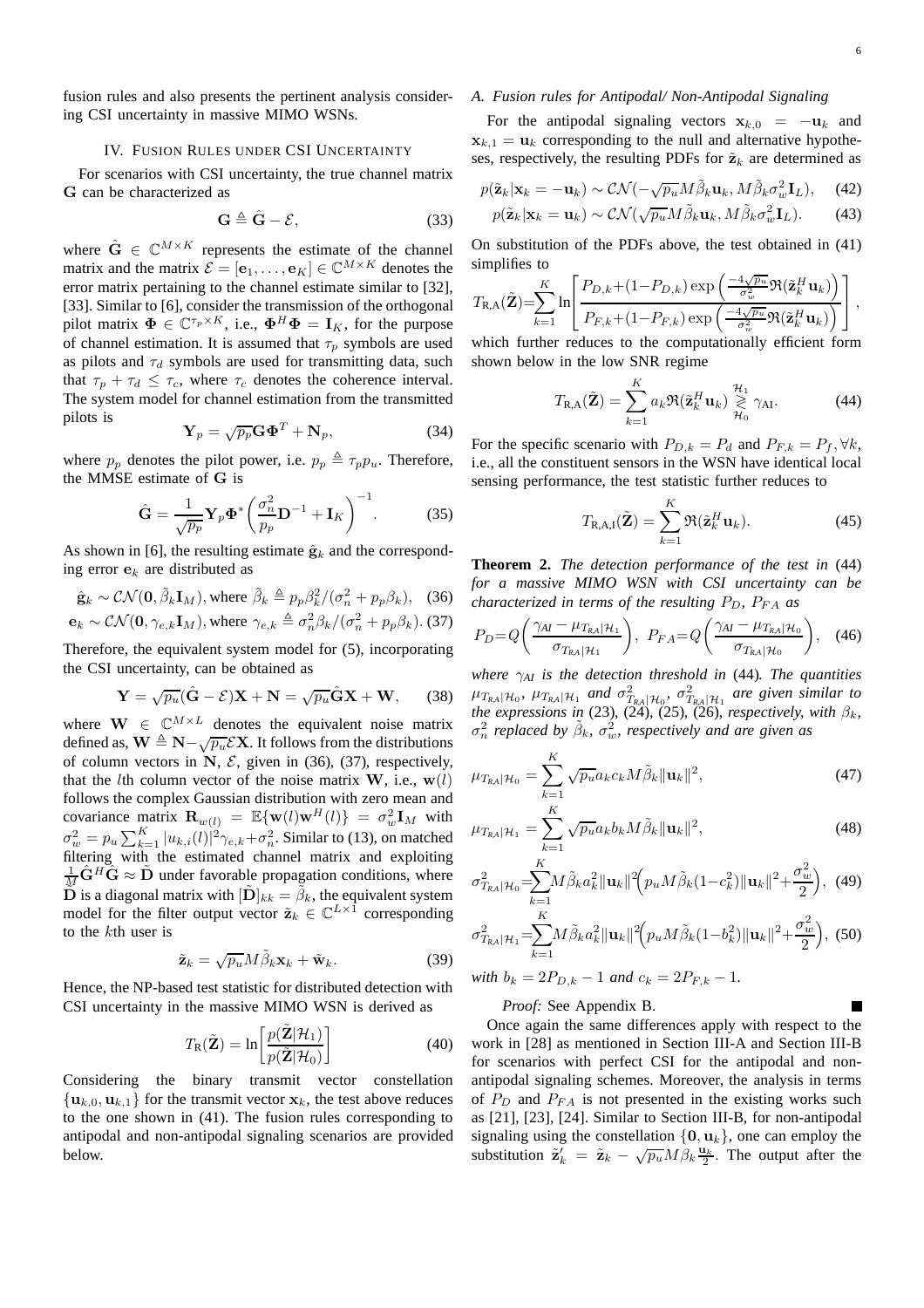$$
T_{\mathbf{R}}(\tilde{\mathbf{Z}})=\ln\bigg[\prod_{k=1}^{K}\frac{p(\tilde{\mathbf{z}}_{k}|\mathcal{H}_{1})}{p(\tilde{\mathbf{z}}_{k}|\mathcal{H}_{0})}\bigg]=\sum_{k=1}^{K}\ln\bigg[\frac{p(\tilde{\mathbf{z}}_{k}|\mathbf{x}_{k}=\mathbf{u}_{k,1})\Pr(\mathbf{x}_{k}=\mathbf{u}_{k,1}|\mathcal{H}_{1})+p(\tilde{\mathbf{z}}_{k}|\mathbf{x}_{k}=\mathbf{u}_{k,0})\Pr(\mathbf{x}_{k}=\mathbf{u}_{k,0}|\mathcal{H}_{1})}{p(\tilde{\mathbf{z}}_{k}|\mathbf{x}_{k}=\mathbf{u}_{k,1})\Pr(\mathbf{x}_{k}=\mathbf{u}_{k,1}|\mathcal{H}_{0})+p(\tilde{\mathbf{z}}_{k}|\mathbf{x}_{k}=\mathbf{u}_{k,0})\Pr(\mathbf{x}_{k}=\mathbf{u}_{k,0}|\mathcal{H}_{0})}\bigg].
$$
 (41)

above substitution, for this scenario with CSI uncertainty is now obtained as

$$
\tilde{\mathbf{z}}'_{k} = \sqrt{p_{u}} M \tilde{\beta}_{k} \left( \mathbf{x}_{k} - \frac{\mathbf{u}_{k}}{2} \right) + \tilde{\mathbf{w}}_{k}, \tag{51}
$$

with the corresponding PDFs for  $\tilde{\mathbf{z}}'_{k}$  under the null and alternative hypotheses obtained as

$$
p(\tilde{\mathbf{z}}_k'|\mathbf{x}_k=\mathbf{0}) \sim \mathcal{CN}(-\sqrt{p_u}M\tilde{\beta}_k \mathbf{u}_k/2, M\tilde{\beta}_k \sigma_w^2 \mathbf{I}), \quad (52)
$$

$$
p(\tilde{\mathbf{z}}_k'|\mathbf{x}_k=\mathbf{u}_k) \sim \mathcal{CN}(\sqrt{p_u}M\tilde{\beta}_k\mathbf{u}_k/2, M\tilde{\beta}_k\sigma_w^2\mathbf{I}).
$$
 (53)

Substituting the PDFs above in (41) and simplifying, the test statistic for the non-antipodal signaling scenario is given as

$$
T_{\mathbf{R},\mathbf{N}}(\tilde{\mathbf{Z}}') = \sum_{k=1}^{K} a_k \Re(\tilde{\mathbf{z}}_k'^H \mathbf{u}_k) \underset{\mathcal{H}_0}{\geq \gamma_{\mathbf{N}}}, \qquad (54)
$$

where  $a_k \triangleq P_{D,k} - P_{F,k}$  and  $\gamma_{\text{NI}}$  represents the detection threshold, which further reduces to  $T_{\rm R,N,I}(\tilde{\bf Z}')=\,\sum^K \mathfrak{R}(\tilde{\bf z}'^H_{k}{\bf u}_{k})$ under identical local sensor performance. The  $\mathbb{P}_{D}^{k=1}$ ,  $\mathbb{P}_{FA}$  performance can be obtained similar to Theorem 2 by replacing  $p_u$  by  $\frac{p_u}{4}$  in (47), (48), (49) and (50), respectively.

## V. SIGNALING MATRICES

This section presents the optimization framework to determine the transmit signal matrices  $\mathbf{X} = [\mathbf{x}_1, \mathbf{x}_2, \dots, \mathbf{x}_K]^T \in$  $\mathbb{C}^{K \times L}$ , where  $\mathbf{x}_k \in \{\mathbf{u}_{k,0}, \mathbf{u}_{k,1}\}$ , to further improve the performance of the proposed detectors for a massive MIMO WSN. This design problem that can lead to a performance improvement has not been considered in existing works such as [10], [11], [28]. Let the concatenated vector  $\mathbf{u} \in \mathbb{C}^{KL \times 1}$ , corresponding to the transmit vectors  $\mathbf{u}_1, \mathbf{u}_2, \dots, \mathbf{u}_K$ , be defined as  $\mathbf{u} = \text{vec}(\mathbf{U}^T) = [\mathbf{u}_1^T, \mathbf{u}_2^T, \dots, \mathbf{u}_K^T]^T$ . One can now maximize the deflection coefficient  $d^2(\mathbf{u})$  [34], which determines the detection performance under Gaussian noise,

$$
d^{2}(\mathbf{u}) \triangleq \frac{\left(\mathbb{E}\{T(\mathbf{Z});\mathcal{H}_{1}\}-\mathbb{E}\{T(\mathbf{Z});\mathcal{H}_{0}\}\right)^{2}}{\text{var}\{T(\mathbf{Z});\mathcal{H}_{0}\}},\qquad(55)
$$

where  $\mathbb{E}\{T(\mathbf{Z}); \mathcal{H}_1\}$ ,  $\mathbb{E}\{T(\mathbf{Z}); \mathcal{H}_0\}$  denote the respective means under the two hypotheses and var $\{T(\mathbf{Z}); \mathcal{H}_0\}$  represents the variance of the test statistic  $T(\mathbf{Z})$  corresponding to the null hypothesis. It can be further noted that this approach is valid in the low SNR communication regime for which the resulting simplied linear test statistics in (20), (32), (44) and (54) are Gaussian distributed. The procedure to obtain the transmit signal matrices for perfect and imperfect CSI scenarios is described below.

## *A. Perfect CSI*

For the antipodal signaling scenario with  $u_{k,0} = -u_k$  and  $\mathbf{u}_{k,1} = \mathbf{u}_k$ , substituting the expressions for  $\mu_{T_\text{A}|\mathcal{H}_0}$ ,  $\mu_{T_\text{A}|\mathcal{H}_1}$ ,  $\sigma_{T_A|\mathcal{H}_0}^2$  from Theorem 1 in (55), the deflection coefficient  $d_{A}^{2}(\mathbf{u})$  for  $\mathbf{u} = \mathbf{u}_{A} = \text{vec}(\mathbf{U}_{A}^{T})$ , can be determined as

$$
d_{\mathbf{A}}^{2}(\mathbf{u}_{\mathbf{A}}) = \frac{(\mu_{T_{\mathbf{A}}}|\mathcal{H}_{1} - \mu_{T_{\mathbf{A}}}|\mathcal{H}_{0})^{2}}{\sigma_{T_{\mathbf{A}}}^{2}} \n= \frac{\left(\sum_{k=1}^{K} \sqrt{p_{u}} M \beta_{k} a_{k} (b_{k} - c_{k}) ||\mathbf{u}_{k}||^{2}\right)^{2}}{\sum_{k=1}^{K} M \beta_{k} a_{k}^{2} ||\mathbf{u}_{k}||^{2} \left(p_{u} M \beta_{k} (1 - c_{k}^{2}) ||\mathbf{u}_{k}||^{2} + \frac{\sigma_{n}^{2}}{2}\right)} \n= \frac{(\mathbf{u}_{\mathbf{A}}^{H} \mathbf{\Gamma}_{L} \mathbf{u}_{\mathbf{A}})^{2}}{(\mathbf{u}_{\mathbf{A}}^{H} \mathbf{\Psi}_{L} \mathbf{u}_{\mathbf{A}})^{2} + \mathbf{u}_{\mathbf{A}}^{H} \mathbf{\Theta}_{L} \mathbf{u}_{\mathbf{A}}},
$$
\n(56)

where  $\Gamma_L = \Gamma \otimes \mathbf{I}_L$ ,  $\Psi_L = \Psi \otimes \mathbf{I}_L$ ,  $\Theta_L = \Theta \otimes \mathbf{I}_L$  and the matrices  $\mathbf{\Gamma} \in \mathbb{C}^{K \times K}$ ,  $\Psi \in \mathbb{C}^{K \times K}$ ,  $\Theta \in \mathbb{C}^{K \times K}$  are diagonal, with their principal diagonal elements determined as

$$
\begin{aligned} [\mathbf{\Gamma}]_{k,k} = & \sqrt{p_u} M \beta_k a_k (b_k - c_k), [\mathbf{\Psi}]_{k,k} = & \sqrt{p_u} M \beta_k a_k \sqrt{1 - c_k^2}, \\ [\mathbf{\Theta}]_{k,k} = & \frac{\sigma_n^2}{2} M \beta_k a_k^2. \end{aligned} \tag{57}
$$

For a detailed proof of the above expressions, the reader is referred to Section I of the technical report in [35]. Since the expression in (56) is non-convex, direct maximization of the deflection coefficient in (56) is difficult to achieve. Therefore, for a tractable solution, the optimization objective can be modified as shown below

$$
\max. \frac{\mathbf{u}_{\mathbf{A}}^H (\mathbf{\Gamma}_L \mathbf{u}_{\mathbf{A}} \mathbf{u}_{\mathbf{A}}^H \mathbf{\Gamma}_L) \mathbf{u}_{\mathbf{A}}}{\mathbf{u}_{\mathbf{A}}^H (\mathbf{\Psi}_L \mathbf{u}_{\mathbf{A}} \mathbf{u}_{\mathbf{A}}^H \mathbf{\Psi}_L + \mathbf{\Theta}_L) \mathbf{u}_{\mathbf{A}}} = \max. \frac{\mathbf{u}_{\mathbf{A}}^H \mathbf{\Xi} \mathbf{u}_{\mathbf{A}}}{\mathbf{u}_{\mathbf{A}}^H \mathbf{\Omega} \mathbf{u}_{\mathbf{A}}},
$$
(58)

where  $\boldsymbol{\Xi} = \boldsymbol{\Gamma}_L \mathbf{u}_A \mathbf{u}_A^H \boldsymbol{\Gamma}_L$ ,  $\boldsymbol{\Omega} = \boldsymbol{\Psi}_L \mathbf{u}_A \mathbf{u}_A^H \boldsymbol{\Psi}_L + \boldsymbol{\Theta}_L$ . It can be observed that the objective function in (58) can be further simplified in a manner similar to the standard form corresponding to a two-way partitioning problem [33] as

$$
\max. \frac{\mathbf{u}_{\mathbf{A}}^H \mathbf{\Xi} \mathbf{u}_{\mathbf{A}}}{\mathbf{u}_{\mathbf{A}}^H \mathbf{\Omega}^{1/2} \mathbf{\Omega}^{1/2} \mathbf{u}_{\mathbf{A}}} = \max. \frac{\mathbf{s}_{\mathbf{A}}^H \mathbf{\Omega}^{-1/2} \mathbf{\Xi} \mathbf{\Omega}^{-1/2} \mathbf{s}_{\mathbf{A}}}{\mathbf{s}_{\mathbf{A}}^H \mathbf{s}_{\mathbf{A}}} = \max. \frac{\mathbf{s}_{\mathbf{A}}^H \mathbf{\mathbf{Q}} \mathbf{s}_{\mathbf{A}}}{\mathbf{s}_{\mathbf{A}}^H \mathbf{s}_{\mathbf{A}}},
$$
(59)

where  $\mathbf{Q} = \mathbf{\Omega}^{-1/2} \mathbf{\Xi} \mathbf{\Omega}^{-1/2}$  and  $\mathbf{s}_{A} = \mathbf{\Omega}^{1/2} \mathbf{u}_{A}$ . Let  $\mathbf{u}_{A}$  be initialized as  $\mathbf{u}_{\mathrm{A}}^{(0)} = \mathrm{vec}\left(\left(\mathbf{U}_{\mathrm{A}}^{(0)}\right)^{T}\right)$ , where the matrix  $\mathbf{U}_{\mathrm{A}}^{(0)}$ represents a semi-orthogonal matrix at the 0th iteration. Therefore, the iterative optimization problem in the  $i$ th iteration to obtain the transmission matrix that further improves the detection performance of the proposed schemes for a massive MIMO WSN can be stated as below.

**Theorem 3.** The transmission matrix  $U_A^{(i)}$  for the ith *iteration in the distributed detection scenario with perfect* CSI and antipodal signaling is given as  $U_A^{(i)}$  =  $\left(\gamma e^{-1}\left(\left(\mathbf{\Omega}^{(i-1)}\right)^{-1/2}\mathbf{s}_{A}^{(i)}\right)\right)^{T}$ , where  $\mathbf{s}_{A}^{(i)}$  is the solution of *the optimization problem below*

$$
\max_{\mathbf{s}_{A}^{(i)}} \ \ \frac{\mathbf{s}_{A}^{(i)H} \mathbf{Q}^{(i-1)} \mathbf{s}_{A}^{(i)}}{\mathbf{s}_{A}^{(i)H} \mathbf{s}_{A}^{(i)}},\tag{60}
$$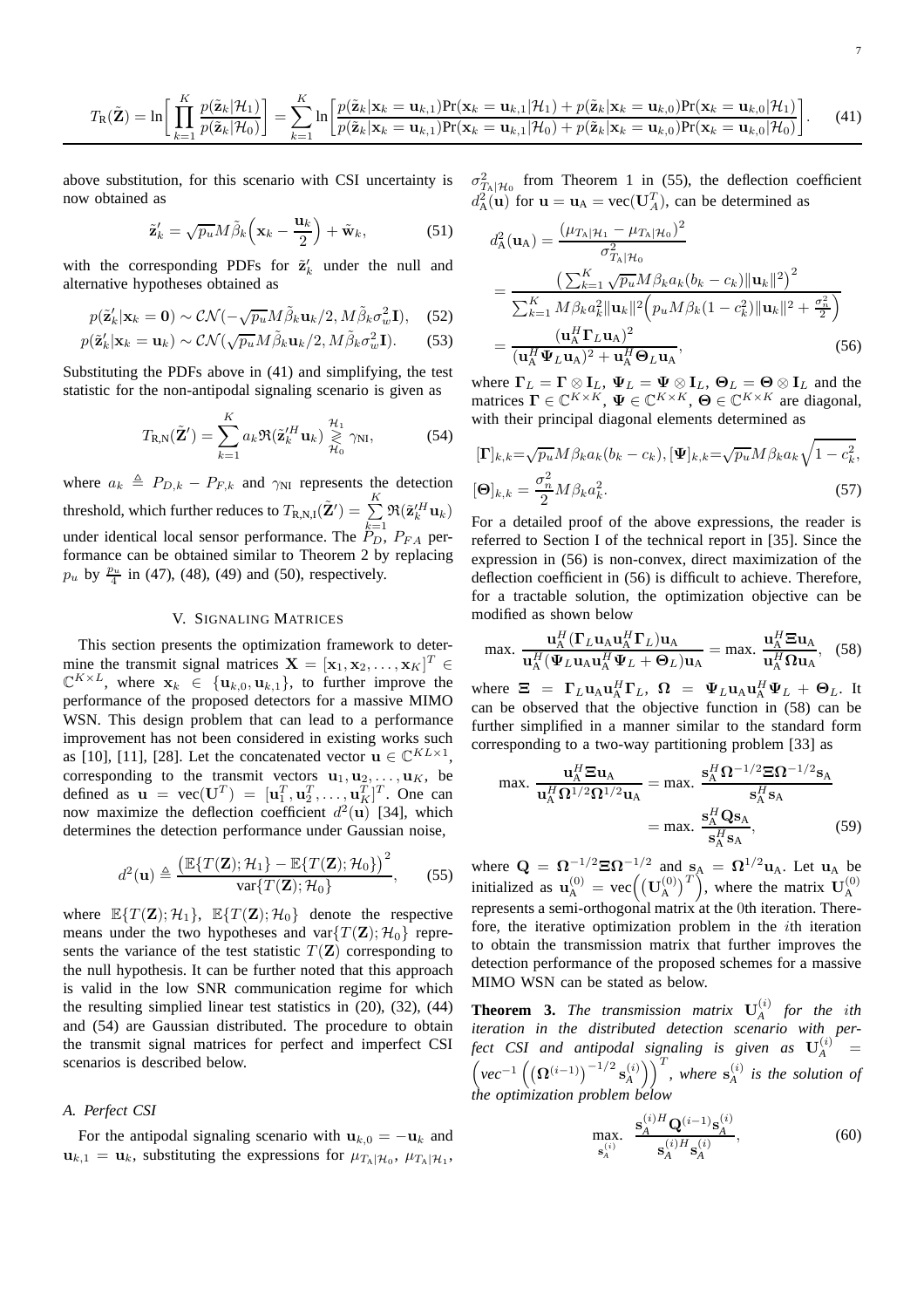*where*  $\mathbf{Q}^{(i-1)} = (\mathbf{\Omega}^{(i-1)})^{-1/2} \, \mathbf{\Xi}^{(i-1)} (\mathbf{\Omega}^{(i-1)})^{-1/2}$  and  $\mathbf{s}_A^{(i)} =$  $\left(\mathbf{\Omega}^{(i-1)}\right)^{1/2} \mathbf{u}_{A}^{(i)}$ . The matrices  $\mathbf{\Xi}^{(i-1)}$ ,  $\mathbf{\Omega}^{(i-1)}$  are obtained by *substituting*  $\mathbf{u}_{A}^{(i-1)}$  *in lieu of*  $\mathbf{u}_{A}$  *in the expression* (58).

The solution of the vector  $\mathbf{u}_{\mathrm{A}}^{(i)}$  at the *i*th iteration is obtained by solving the optimization problem in (60) and is given as  $\mathbf{u}_{\mathrm{A}}^{(i)} = \kappa \left( \mathbf{\Omega}^{(i-1)} \right)^{-1/2} \boldsymbol{\nu}^{(i-1)}$ , where  $\boldsymbol{\nu}^{(i-1)}$  represents the eigenvector of unit length corresponding to the maximum eigenvalue of the matrix  $\mathbf{Q}^{(i-1)}$  and  $\kappa$  represents the total power of  $\mathbf{u}_{\mathrm{A}}^{(i)}$ .

Alternative solution : The solution to the optimization problem in (56) can also be obtained numerically as follows. The epigraph form of the optimization problem is

$$
\begin{array}{ll}\n\text{max.} & t \\
\mathbf{u}_{\mathbf{A}}^{(i)} & \text{subject to} \quad d_{\mathbf{A}}^2(\mathbf{u}_{\mathbf{A}}^{(i)}) \ge t.\n\end{array} \tag{61}
$$

Let  $\mathbf{u}_{\mathrm{A}}^{(i-1)}$  denote the value of  $\mathbf{u}_{\mathrm{A}}$  obtained in the  $(i-1)$ th iteration. The first order Taylor series approximation of the objective function  $d_A^2(\mathbf{u}_A^{(i)})$  close to  $\mathbf{u}_A^{(i-1)} \in \mathbb{C}^{KL \times 1}$  can be expressed as

$$
d_{\mathcal{A}}^{2}\left(\mathbf{u}_{\mathcal{A}}^{(i)}\right) = d_{\mathcal{A}}^{2}\left(\mathbf{u}_{\mathcal{A}}^{(i-1)}\right) + \nabla d_{\mathcal{A}}^{2}\left(\mathbf{u}_{\mathcal{A}}^{(i-1)}\right)^{T}\left(\mathbf{u}_{\mathcal{A}}^{(i)} - \mathbf{u}_{\mathcal{A}}^{(i-1)}\right), (62)
$$

where the expression for gradient  $\nabla d_A^2(\mathbf{u}_A^{(i-1)})$  is given in (63). The equivalent quadratic constrained linear program to determine the vector  $\mathbf{u}_{\mathrm{A}}^{(i)}$  in the *i*th iteration is

max. 
$$
t
$$
  
\n <sub>$\mathbf{u}_{\mathbf{A}}^{(i)}$</sub>   $t$   
\nsubject to  $d_{\mathbf{A}}^2(\mathbf{u}_{\mathbf{A}}^{(i)}) \ge t$   
\n $\mathbf{u}_{\mathbf{A}}^{(i)H}\mathbf{u}_{\mathbf{A}}^{(i)} \le \kappa,$  (64)

where  $\kappa$  represents the total beacon power and  $d_A^2(\mathbf{u}_A^{(i)})$ denotes the first order Taylor series approximation given in (62). The above problem can be solved using a practical convex solver such as CVX [36]. At convergence, the value of  $s_A$  is denoted by  $s_A^*$  from which the vector  $u_A^*$  and the signal matrix  $U_A^*$  can in turn be obtained using the relations mentioned above.

Similarly, for the non-antipodal signaling case where the kth sensor transmit signal vectors are  $0, u_k$ , the deflection coefficient  $d_N^2(\mathbf{u}_N)$  for the test statistic in (32) is simplified as

$$
d_N^2(\mathbf{u}_N) = \frac{(\mathbf{u}_N^H \check{\mathbf{\Gamma}}_L \mathbf{u}_N)^2}{(\mathbf{u}_N^H \check{\mathbf{\Psi}}_L \mathbf{u}_N)^2 + \mathbf{u}_N^H \check{\mathbf{\Theta}}_L \mathbf{u}_N},\tag{65}
$$

where  $\check{\Gamma}$ ,  $\check{\Psi}$  and  $\check{\Theta}$  represent the diagonal matrices, such that  $\check{\Gamma}_L = \frac{1}{2} \Gamma_L$ ,  $\check{\Psi}_L = \frac{1}{2} \Psi_L$ ,  $\check{\Theta}_L = \Theta_L$  in (65). The transmission matrix  $U_N$  for the non-antipodal signaling scenario can be obtained as the solution of the optimization problem below.

$$
\max. \quad \frac{\mathbf{s}_N^H \check{\mathbf{Q}} \mathbf{s}_N}{\mathbf{s}_N^H \mathbf{s}_N},\tag{66}
$$

where  $\check{\mathbf{Q}} = \check{\mathbf{\Omega}}^{-1/2} \check{\mathbf{\Xi}} \check{\mathbf{\Omega}}^{-1/2}$  and  $\mathbf{s}_{N} = \check{\mathbf{\Omega}}^{1/2} \mathbf{u}_{N}$ . The solution can be determined via iterative maximization of the cost function above similar to that for the antipodal scenario described in Theorem 3 or the subsequent alternative procedure.

# *B. Imperfect CSI*

The transmission matrices considering CSI uncertainty for distributed detection in massive MIMO WSNs are obtained below. Consider the antipodal signaling scenario with signaling vectors  $\mathbf{u}_{k,0} = -\mathbf{u}_k$ ,  $\mathbf{u}_{k,1} = \mathbf{u}_k$  indicating the absence and presence of the signal of interest, respectively. The framework to obtain the signaling matrix is presented next.

Considering the uncertainty in the acquired CSI, the deflection coefficient  $d_{\text{R},A}^2(\mathbf{u}_{\text{R},A})$  defined in (55), for the test statistic in (44), can be expressed as

$$
d_{\text{R,A}}^2(\mathbf{u}_{\text{R,A}}) \triangleq \frac{(\mu_{T_{\text{R,A}}|\mathcal{H}_1} - \mu_{T_{\text{R,A}}|\mathcal{H}_0})^2}{\sigma_{T_{\text{R,A}}|\mathcal{H}_0}^2}
$$
  
= 
$$
\frac{\left(\sum_{k=1}^K \sqrt{p_u} M \tilde{\beta}_k a_k (b_k - c_k) ||\mathbf{u}_k||^2\right)^2}{\sum_{k=1}^K M \tilde{\beta}_k a_k^2 ||\mathbf{u}_k||^2 \left(p_u M \tilde{\beta}_k (1 - c_k^2) ||\mathbf{u}_k||^2 + \frac{\sigma_w^2}{2}\right)}
$$
  
= 
$$
\frac{(\mathbf{u}_{\text{R,A}}^H \mathbf{\check{\Gamma}}_L \mathbf{u}_{\text{R,A}})^2}{(\mathbf{u}_{\text{R,A}}^H \mathbf{\check{\Psi}}_L \mathbf{u}_{\text{R,A}})^2 + \mathbf{u}_{\text{R,A}}^H \mathbf{\check{\Theta}}_L \mathbf{u}_{\text{R,A}}},
$$
(67)

where  $\mu_{T_{\mathbb{R},A}|\mathcal{H}_0}$ ,  $\mu_{T_{\mathbb{R},A}|\mathcal{H}_1}$ , and  $\sigma_{T_{\mathbb{R},A}|\mathcal{H}_0}^2$  for the test statistic in (44) are given in (47), (48) and (49), respectively. Let  $\breve{\Gamma}_L$  =  $\check{\Gamma} \otimes I_L$ ,  $\check{\Psi}_L = \check{\Psi} \otimes I_L$  and  $\check{\Theta}_L = \check{\Theta} \otimes I_L$ , where the kth principal diagonal elements of the matrices  $\check{\Gamma}$ ,  $\check{\Psi}$ , and  $\check{\Theta}$  are obtained by replacing  $\beta_k$  by  $\tilde{\beta}_k$  and  $\sigma_n^2$  by  $\sigma_w^2$  in (57).

The vector  $s_{R,A}^*$  is obtained via an iterative solution of the cost function given below, similar to that of Theorem 3

$$
\max. \quad \frac{\mathbf{s}_{\mathsf{R},\mathsf{A}}^H \breve{\mathbf{Q}} \mathbf{s}_{\mathsf{R},\mathsf{A}}}{\mathbf{s}_{\mathsf{R},\mathsf{A}}^H \mathbf{s}_{\mathsf{R},\mathsf{A}}},\tag{68}
$$

where  $\check{\mathbf{Q}} = \check{\mathbf{\Omega}}^{-1/2} \check{\mathbf{\Xi}} \check{\mathbf{\Omega}}^{-1/2}$ , vector  $\mathbf{s}_{R,A} = \check{\mathbf{\Omega}}^{1/2} \mathbf{u}_{R,A} \in \mathbb{C}^{KL \times 1}$ . The vector  $\mathbf{u}_{R,A}^*$  and the transmit matrix  $\mathbf{U}_{R,A}^*$  are in turn obtained from  $\mathbf{s}_{\text{R,A}}^*$  using the relations  $\mathbf{u}_{\text{R,A}}^* = \breve{\Omega}^{-1/2} \mathbf{s}_{\text{R,A}}^*$ and  $\mathbf{U}_{\text{R,A}}^* = (\text{vec}^{-1}(\mathbf{u}_{\text{R,A}}^*))^T$ , respectively.

Along similar lines, the transmission matrix  $U_{R,N}^*$  for nonantipodal signaling using constellation  $\{0, u_k\}$  under CSI uncertainty can be obtained from  $s_{R,N}^*$  evaluated as the solution of the optimization problem given as

$$
\max. \quad \frac{\mathbf{s}_{\mathsf{R},\mathsf{N}}^H \tilde{\mathbf{Q}} \mathbf{s}_{\mathsf{R},\mathsf{N}}}{\mathbf{s}_{\mathsf{R},\mathsf{N}}^H \mathbf{s}_{\mathsf{R},\mathsf{N}}},\tag{69}
$$

where the matrix  $\tilde{Q} = \tilde{\Omega}^{-1/2} \tilde{\Xi} \tilde{\Omega}^{-1/2}$  and the principal diagonal entries of the diagonal matrices  $\tilde{\Gamma}$ ,  $\tilde{\Psi}$  and  $\tilde{\Theta}$  are obtained by replacing  $p_u$  by  $\frac{p_u}{4}$ ,  $\beta_k$  by  $\tilde{\beta}_k$  and  $\sigma_n^2$  by  $\sigma_w^2$  in (57). The next section presents the performance analysis for large antenna array in massive MIMO WSN.

## VI. LARGE ARRAY PERFORMANCE ANALYSIS

The asymptotic system performance of the proposed rules with a very large number of antennas at the FC, i.e., when  $M \rightarrow \infty$ , for the different detection scenarios considered above, is obtained below. The resulting analytical expressions and values for the asymptotic probabilities of detection and false alarm can be compared with their non-asymptotic counterparts determined previously to derive further insights into the system performance.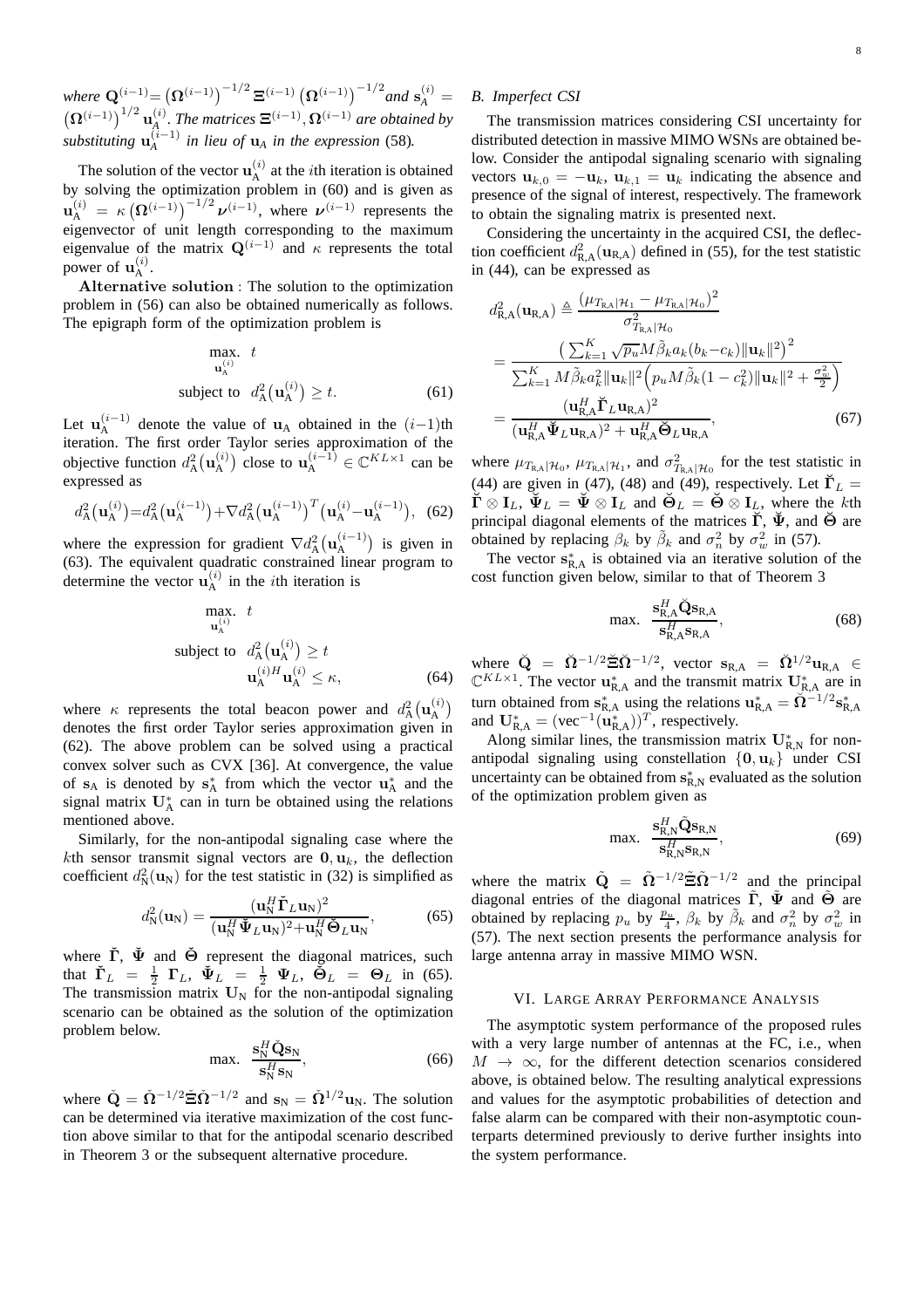$$
\nabla d_{\mathcal{A}}^{2}(\mathbf{u}_{\mathcal{A}}^{(i-1)}) = \frac{\left[4\Gamma_{L}\mathbf{u}_{\mathcal{A}}\left((\mathbf{u}_{\mathcal{A}}^{H}\Psi_{L}\mathbf{u}_{\mathcal{A}})^{2} + \mathbf{u}_{\mathcal{A}}^{H}\mathbf{\Theta}_{L}\mathbf{u}_{\mathcal{A}}\right) - (\mathbf{u}_{\mathcal{A}}^{H}\Gamma_{L}\mathbf{u}_{\mathcal{A}})\left(4\Psi_{L}\mathbf{u}_{\mathcal{A}}(\mathbf{u}_{\mathcal{A}}^{H}\Psi_{L}\mathbf{u}_{\mathcal{A}}) + 2\mathbf{\Theta}_{L}\mathbf{u}_{\mathcal{A}}\right)\right]}{(\mathbf{u}_{\mathcal{A}}^{H}\Gamma_{L}\mathbf{u}_{\mathcal{A}})^{-1}\left[(\mathbf{u}_{\mathcal{A}}^{H}\Psi_{L}\mathbf{u}_{\mathcal{A}})^{2} + \mathbf{u}_{\mathcal{A}}^{H}\mathbf{\Theta}_{L}\mathbf{u}_{\mathcal{A}}\right]^{2}}\bigg|_{\mathbf{u}_{\mathcal{A}}=\mathbf{u}_{\mathcal{A}}^{(i-1)}}.
$$
(63)

## *A. Large Array Performance Analysis under perfect CSI*

Consider the power scaling  $p_u = \frac{\bar{p}_u}{M}$ , where  $\bar{p}_u$  is the average transmit power of each sensor. The result below describes the asymptotic performance of the perfect CSI based detector presented in (20) in the limit of  $M \to \infty$ .

**Theorem 4.** The asymptotic probabilities of detection  $(P_D^a)$ and false alarm  $(P_{FA}^a)$  for the antipodal signaling based test *in* (20) *for distributed detection at the FC of the massive MIMO WSN are*

$$
P_D^a = \lim_{M \to \infty} Q\left(\frac{\gamma_{AP}}{\sigma_{T_A|\mathcal{H}_1}} - \tilde{\mu}_{T_A|\mathcal{H}_1}\right) = Q\left(\frac{\gamma_{AP}}{\sigma_{T_A|\mathcal{H}_1}} - \tilde{\mu}_{T_A|\mathcal{H}_1}^a\right), (70)
$$

$$
P_{FA}^{a} = \lim_{M \to \infty} Q\left(\frac{\gamma_{AP}}{\sigma_{T_A|\mathcal{H}_0}} - \tilde{\mu}_{T_A|\mathcal{H}_0}\right) = Q\left(\frac{\gamma_{AP}}{\sigma_{T_A|\mathcal{H}_0}} - \tilde{\mu}_{T_A|\mathcal{H}_0}^a\right), (71)
$$

where  $\tilde{\mu}^a_{T_A|\mathcal{H}_0}$ ,  $\tilde{\mu}^a_{T_A|\mathcal{H}_1}$  denote the normalized means corre*sponding to the null and alternative hypotheses, respectively, which are given as*

$$
\tilde{\mu}_{T_A|\mathcal{H}_0}^a = \frac{\sum_{k=1}^K \sqrt{\bar{p}_u} a_k c_k \beta_k ||\mathbf{u}_k||^2}{\sqrt{\sum_{k=1}^K \beta_k a_k^2 ||\mathbf{u}_k||^2 \left(\bar{p}_u \beta_k (1 - c_k^2) ||\mathbf{u}_k||^2 + \frac{\sigma_u^2}{2}\right)}},\tag{72}
$$
\n
$$
\tilde{\mu}_{T_A|\mathcal{H}_1}^a = \frac{\sum_{k=1}^K \sqrt{\bar{p}_u} a_k b_k \beta_k ||\mathbf{u}_k||^2}{\sqrt{\sum_{k=1}^K \beta_k a_k^2 ||\mathbf{u}_k||^2 \left(\bar{p}_u \beta_k (1 - b_k^2) ||\mathbf{u}_k||^2 + \frac{\sigma_u^2}{2}\right)}}.\tag{73}
$$

*Proof:* See Appendix C.

Note : The corresponding asymptotic probabilities of detection  $(P_D^a)$  and false alarm  $(P_{FA}^a)$  for the non-antipodal signaling based test in (32) in the limit  $M \rightarrow \infty$  are obtained by replacing  $\tilde{\mu}_{T_A|\mathcal{H}_0}$ ,  $\tilde{\mu}_{T_A|\mathcal{H}_1}$  with  $\tilde{\mu}_{T_N|\mathcal{H}_0}$ ,  $\tilde{\mu}_{T_N|\mathcal{H}_1}$ , respectively, which are given as

$$
\tilde{\mu}_{T_{\rm N}}^{a} | \mu_{0} = \frac{\sum_{k=1}^{K} \frac{\sqrt{\tilde{p}_{u}}}{2} a_{k} c_{k} \beta_{k} ||\mathbf{u}_{k}||^{2}}{\sqrt{\sum_{k=1}^{K} \beta_{k} a_{k}^{2} ||\mathbf{u}_{k}||^{2} (\frac{\tilde{p}_{u}}{4} \beta_{k} (1 - c_{k}^{2}) ||\mathbf{u}_{k}||^{2} + \frac{\sigma_{n}^{2}}{2}})}, \quad (74)
$$
\n
$$
\tilde{\mu}_{T_{\rm N}}^{a} | \mu_{1} = \frac{\sum_{k=1}^{K} \frac{\sqrt{\tilde{p}_{u}}}{2} a_{k} b_{k} \beta_{k} ||\mathbf{u}_{k}||^{2}}{\sqrt{\sum_{k=1}^{K} \beta_{k} a_{k}^{2} ||\mathbf{u}_{k}||^{2} (\frac{\tilde{p}_{u}}{4} \beta_{k} (1 - b_{k}^{2}) ||\mathbf{u}_{k}||^{2} + \frac{\sigma_{n}^{2}}{2}})}.
$$
\n(75)

This can be shown on lines similar to that of Theorem 4. The asymptotic performance with imperfect CSI is detailed next.

## *B. Large Array Performance Analysis under Imperfect CSI*

In practical scenarios, a signification amount of power is utilized by the training symbols that are used to estimate the CSI. Hence, the power scaling of  $p_p = \frac{\bar{p}_p}{\sqrt{h}}$ CSI. Hence, the power scaling of  $p_p = \frac{\bar{p}_p}{\sqrt{M}}$  and  $p_u = \frac{\bar{p}_u}{\sqrt{M}}$  is considered for training and detection phases, respectively. The probabilities of detection and false alarm in (46) are used to obtain their asymptotic counterparts that are given in the result below.

**Theorem 5.** *For a given threshold*  $\gamma_{AI}$ *, the asymptotic performance of the detector in* (44) *with imperfect CSI is charac*terized by the probabilities of detection  $(P_D^a)$  and false alarm  $(P_{FA}^a)$  *that are determined as* 

$$
P_D^a = \lim_{M \to \infty} Q\left(\frac{\gamma_{AI}}{\sigma_{T_{RA}|\mathcal{H}_1}} - \tilde{\mu}_{T_{RA}|\mathcal{H}_1}\right) = Q\left(\frac{\gamma_{AI}}{\sigma_{T_{RA}|\mathcal{H}_1}} - \tilde{\mu}_{T_{RA}|\mathcal{H}_1}^a\right),
$$
\n(76)  
\n
$$
P_{FA}^a = \lim_{M \to \infty} Q\left(\frac{\gamma_{AI}}{\sigma_{T_{RA}|\mathcal{H}_0}} - \tilde{\mu}_{T_{RA}|\mathcal{H}_0}\right) = Q\left(\frac{\gamma_{AI}}{\sigma_{T_{RA}|\mathcal{H}_0}} - \tilde{\mu}_{T_{RA}|\mathcal{H}_0}^a\right),
$$
\n(77)

The quantities  $\tilde{\mu}^a_{\mathbf{r}_{R\mathcal{A}}|\mathcal{H}_0}$ ,  $\tilde{\mu}^a_{\mathbf{r}_{R\mathcal{A}}|\mathcal{H}_1}$  are the normalized means of (44) *for the null and alternative hypotheses as shown below*

$$
\tilde{\mu}_{T_{kA}|\mathcal{H}_0}^a = \frac{\sum_{k=1}^K \bar{p}_p \sqrt{\bar{p}_u} a_k c_k \beta_k^2 ||\mathbf{u}_k||^2}{\sqrt{\sum_{k=1}^K \bar{p}_p \beta_k^2 a_k^2 ||\mathbf{u}_k||^2 \left(\bar{p}_p \bar{p}_u \beta_k^2 (1 - c_k^2) ||\mathbf{u}_k||^2 + \frac{\sigma_n^4}{2}\right)}},\tag{78}
$$

$$
\tilde{\mu}_{T_{RA}|\mathcal{H}_1}^a = \frac{\sum_{k=1}^K \bar{p}_p \sqrt{\bar{p}_u} a_k b_k \beta_k^2 ||\mathbf{u}_k||^2}{\sqrt{\sum_{k=1}^K \bar{p}_p \beta_k^2 a_k^2 ||\mathbf{u}_k||^2 \left(\bar{p}_p \bar{p}_u \beta_k^2 (1 - b_k^2) ||\mathbf{u}_k||^2 + \frac{\sigma_n^4}{2}\right)}},\tag{79}
$$

*with*  $b_k = 2P_{D,k} - 1$  *and*  $c_k = 2P_{F,k} - 1$ *.* 

# *Proof:* See Appendix D.

Note : The corresponding performance metrics for the test in (54) with non-antipodal signaling and imperfect CSI are given similar to the antipodal case in Theorem 5 above, with  $p_u$  replaced by  $\frac{p_u}{4}$ . The closed form expressions for the same are explicitly shown below.

$$
\tilde{\mu}_{T_{\text{R,N}}|\mathcal{H}_0}^a = \frac{\sum_{k=1}^K \frac{\sqrt{\tilde{p}_u}}{2} \bar{p}_p a_k c_k \beta_k^2 ||\mathbf{u}_k||^2}{\sqrt{\sum_{k=1}^K \bar{p}_p \beta_k^2 a_k^2 ||\mathbf{u}_k||^2 (\frac{\bar{p}_u}{4} \bar{p}_p \beta_k^2 (1 - c_k^2) ||\mathbf{u}_k||^2 + \frac{\sigma_u^4}{2}})},\tag{80}
$$
\n
$$
\tilde{\mu}_{T_{\text{R,N}}|\mathcal{H}_1}^a = \frac{\sum_{k=1}^K \frac{\sqrt{\tilde{p}_u}}{2} \bar{p}_p a_k b_k \beta_k^2 ||\mathbf{u}_k||^2}{\sqrt{\sum_{k=1}^K \bar{p}_p \beta_k^2 a_k^2 ||\mathbf{u}_k||^2 (\frac{\bar{p}_u}{4} \bar{p}_p \beta_k^2 (1 - b_k^2) ||\mathbf{u}_k||^2 + \frac{\sigma_u^4}{2}})}}.
$$

$$
\sqrt{\sum_{k=1}^{P P P^{\mu}} k^{\alpha k} \mathbb{I}^{1-\kappa} \mathbb{I}^{\mathbb{I}}} \left( 4^P P^{\mu} k^{\kappa-2} k^{\mu} \mathbb{I}^{1-\kappa} \mathbb{I}^{\mathbb{I}} \right) \tag{81}
$$

Proof of the above fact follows on lines similar to that of Theorem 5. It is worth noticing from the above analysis that using a large antenna array at the FC results in a significant reduction in the energy consumption of the individual sensors, i.e., proportional to  $\frac{1}{M}$  in the perfect CSI scenario and  $\frac{1}{\sqrt{l}}$ M with CSI uncertainty. This in turn leads to prolonged battery life of the sensor nodes, which is key to reliable operation of the WSN.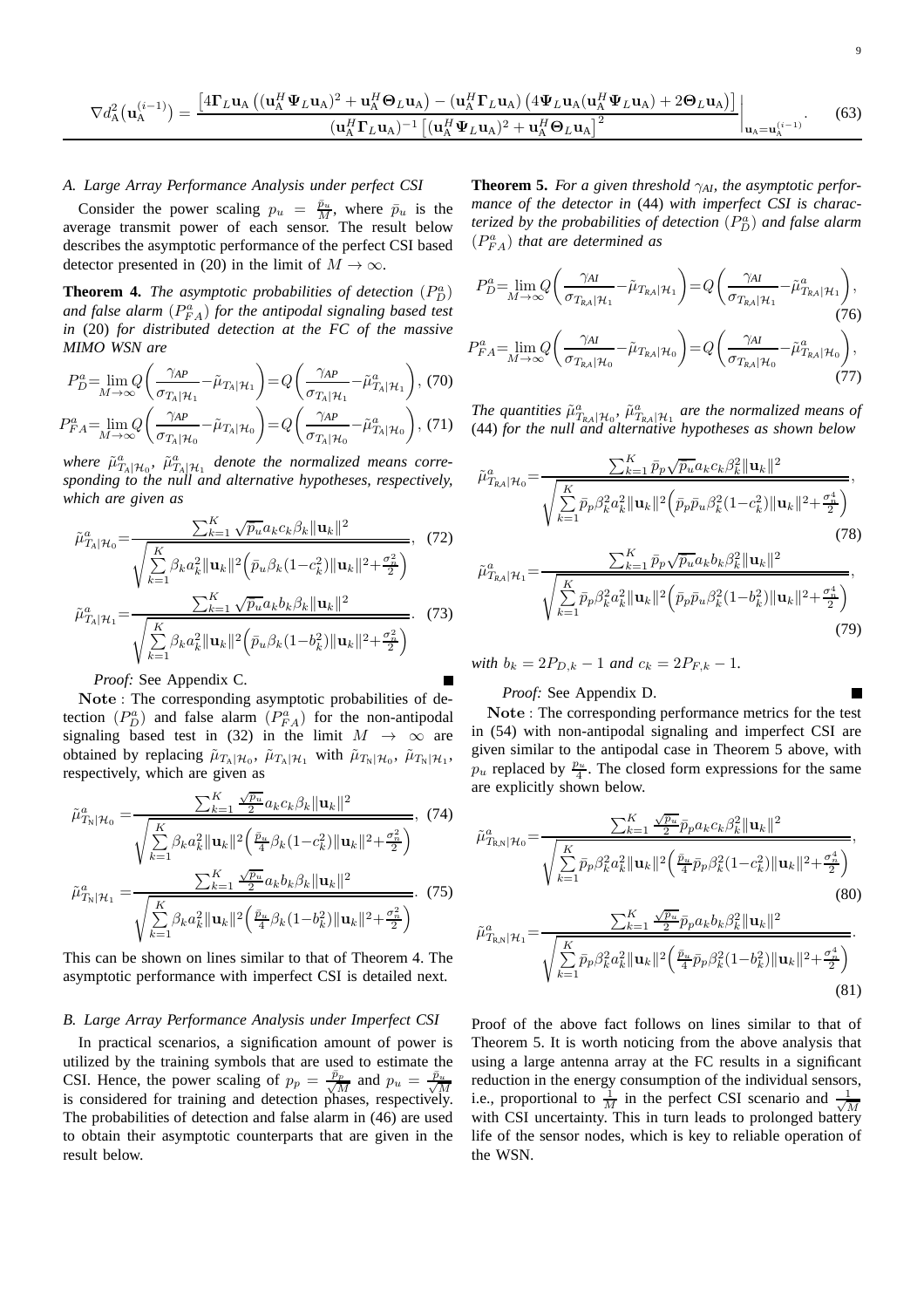

Fig. 2. Receiver operating characteristic (ROC) plot for comparing (a) Max-Log and MMRC in [28], MRC, LLR with the proposed detector (44) for  $M = 50$  antennas,  $K = 12$  sensors,  $L \in \{1, 2\}$  and at SNR  $p_u = -18$  dB. (b) proposed detector in (44) for  $M \in \{20, 50\}$  antennas,  $K = 12$  sensors,  $L \in \{1, 2, 3, 4\}$  and at SNR  $p_u = -18$  dB. (c) theoretical and simulation performance of the detectors under perfect CSI in (20) and imperfect CSI in (44) with  $K = 12$  sensors,  $L \in \{2, 4\}$  and SNR  $p_u = -18$  dB.



Fig. 3. (a) P<sub>D</sub> vs. M for perfect and imperfect CSI scenarios,  $P_{FA} = .01$ , for a WSN with K = 12 sensors, L ∈ {2, 4} and SNR  $p_u = -18$  dB. (b) ROC plot for comparing antipodal and non-antipodal signaling, for a WSN with  $K = 12$  sensors,  $L \in \{1, 3\}$ ,  $M \in \{20, 50\}$  and SNR  $p_u = -18$  dB. (c) P<sub>D</sub> vs.  $\mu_v$  for imperfect CSI scenario using detector  $T_{R,A}(\mathbf{Z})$ ,  $P_{FA} = .01$ , for a WSN with  $K = 12$  sensors,  $L \in \{2, 4\}$  and  $M \in \{20, 100\}$ .

# VII. DETECTION PERFORMANCE ANALYSIS

The probability of error expressions for the various distributed detectors described above can be obtained as follows. Let  $Pr(\mathcal{H}_i | \mathcal{H}_j)$  denote the conditional probability of deciding hypothesis  $\mathcal{H}_i$  when hypothesis  $\mathcal{H}_i$  is true and Pr( $\mathcal{H}_i$ ) represent the prior probability of hypothesis  $\mathcal{H}_i$ , where  $i, j \in \{0, 1\}$ . Hence, the resulting probability of error can be expressed as [34]

$$
P_e = \Pr(\mathcal{H}_0|\mathcal{H}_1)\Pr(\mathcal{H}_1) + \Pr(\mathcal{H}_1|\mathcal{H}_0)\Pr(\mathcal{H}_0).
$$
 (82)

Let the prior probabilities corresponding to the null and alternative hypotheses take values  $Pr(\mathcal{H}_0) = 1 - \zeta$  and  $Pr(\mathcal{H}_1) = \zeta$ . The conditional probabilities  $Pr(\mathcal{H}_0|\mathcal{H}_1)$ ,  $Pr(\mathcal{H}_1|\mathcal{H}_0)$ , can be written in terms of the system probabilities of detection  $P_D$  and false alarm  $P_{FA}$  as  $Pr(\mathcal{H}_0|\mathcal{H}_1) = (1 - P_D)$  and  $Pr(\mathcal{H}_1|\mathcal{H}_0) = P_{FA}$ , respectively. Therefore, the expression for  $P_e$  in (82) reduces to

$$
P_e = \zeta (1 - P_D) + (1 - \zeta) P_{FA}.
$$
 (83)

Hence, using the result in Theorem 1, the probability of error for the perfect CSI based test in (20) can be readily derived as

$$
P_e = \zeta \left( 1 - Q \left( \frac{\gamma_{\rm AP} - \mu_{T_{\rm A}|\mathcal{H}_1}}{\sigma_{T_{\rm A}|\mathcal{H}_1}} \right) \right) + (1 - \zeta) Q \left( \frac{\gamma_{\rm AP} - \mu_{T_{\rm A}|\mathcal{H}_0}}{\sigma_{T_{\rm A}|\mathcal{H}_0}} \right), (84)
$$

where  $\mu_{T_A|\mathcal{H}_0}$ ,  $\mu_{T_A|\mathcal{H}_1}$ ,  $\sigma_{T_A|\mathcal{H}_0}^2$  and  $\sigma_{T_A|\mathcal{H}_1}^2$  are as defined therein. Similarly, the probability of error for the test statistic in (44) under imperfect CSI with antipodal signaling is given as,

$$
P_e = \zeta \left( 1 - Q \left( \frac{\gamma_{\text{Al}} - \mu_{T_{\text{R},\text{A}}|\mathcal{H}_1}}{\sigma_{T_{\text{R},\text{A}}|\mathcal{H}_1}} \right) \right) + (1 - \zeta) Q \left( \frac{\gamma_{\text{Al}} - \mu_{T_{\text{R},\text{A}}|\mathcal{H}_0}}{\sigma_{T_{\text{R},\text{A}}|\mathcal{H}_0}} \right), (85)
$$

where the quantities  $\gamma_{AI}$ ,  $\mu_{T_{RA}|\mathcal{H}_0}$ ,  $\mu_{T_{RA}|\mathcal{H}_1}$ ,  $\sigma_{T_{RA}|\mathcal{H}_0}^2$  and  $\sigma_{T_{R,A}|H_1}^2$  are determined as in Theorem 2. A similar procedure can be utilized to obtain the probabilities of error for the nonantipodal signaling based tests in (32)/(54), corresponding to perfect and imperfect CSI scenarios, respectively. Simulation results to validate the performance of the proposed schemes are presented next.

# VIII. SIMULATION RESULTS

This section presents simulation results to compare the performance of the proposed detectors for the massive MIMO WSN in (20), (32), (44) and (54) with the conventional schemes, namely the optimal log-likelihood ratio (LLR), standard maximal ratio combiner (MRC), Max-Log and modified maximal ratio combiner (MMRC) detectors described in [28]. The detectors proposed in [28] are based on BPSK modulation at the sensors to transmit their local decisions to the FC.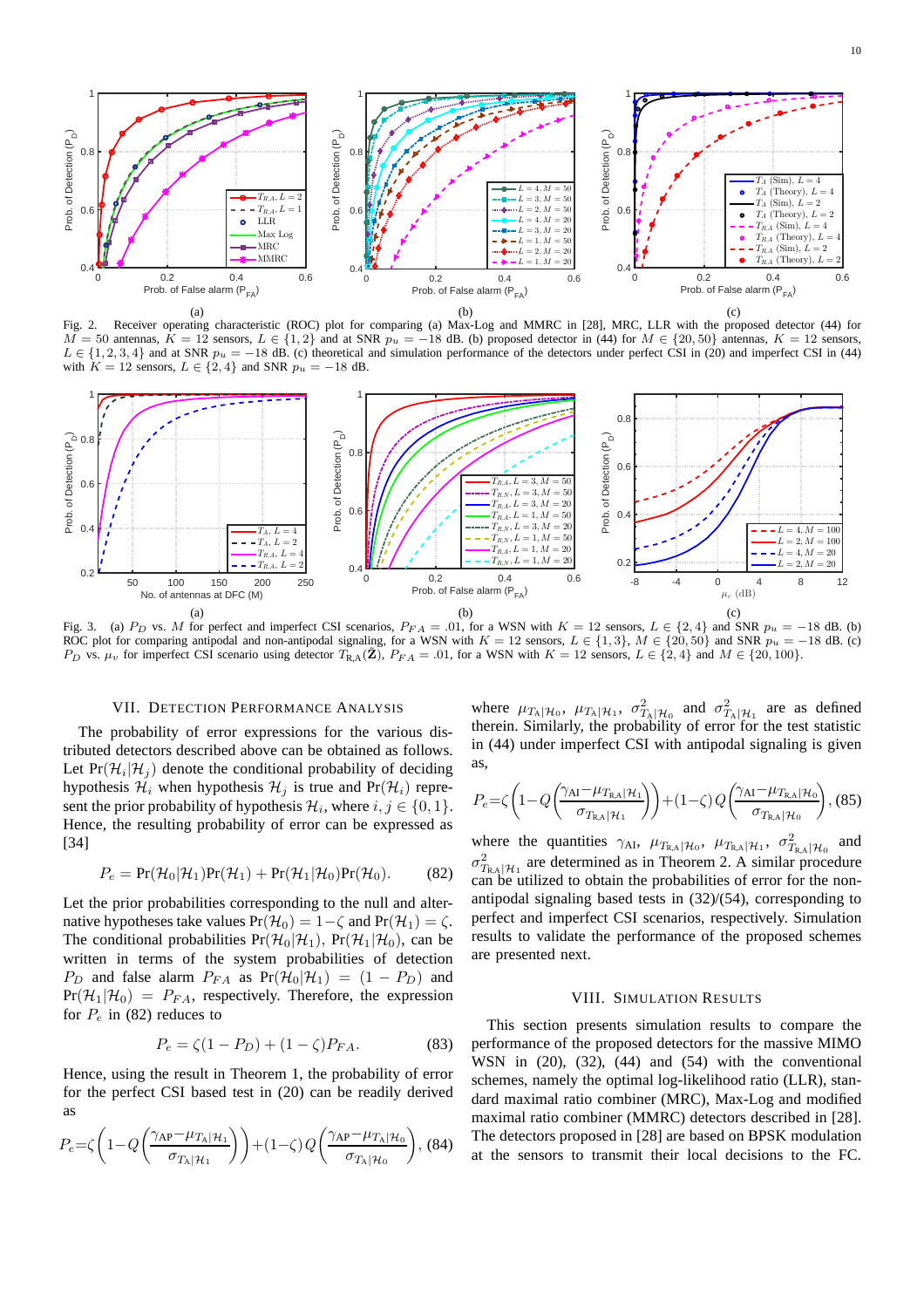A brief overview of the detectors proposed in [28] is as follows. The optimal LLR rule maximizes the probability of detection for a given probability of false alarm, employing the NP criterion. The Max-Log detector is obtained by linear filtering the received signal, followed by the use of standard Max-Log approximation used in turbo decoders. The MRC rule is derived using a low-SNR approximation of the LLR obtained under the assumption of perfect sensor decisions, i.e.,  $Pr(\mathbf{x} = \mathbf{1}_K | \mathcal{H}_1) = Pr(\mathbf{x} = -\mathbf{1}_K | \mathcal{H}_0) = 1$ . Finally, the MMRC detector is a variation of the MRC detector obtained by removing the dependency on the large-scale fading coefficients.

For simulations, the sensors are assumed to be uniformly distributed in an annular area around the FC, such that the sensors are between the maximum and minimum distances of  $r_m = 1000$  meters and  $r_c = 100$  meters from the FC, respectively. A total of  $K = 12$  sensors are considered and their local performance metrics, i.e.,  $P_{D,k}$  and  $P_{F,k}$ , are assumed to be uniformly distributed in [0.95, 0.40] and [0.01, 0.12], respectively. The large-scale fading coefficients are modeled as  $\beta_k = v_k/(r_k/r_c)^{\alpha}$ , similar to [6]. Furthermore, the random variable  $v_k$  follows the log-normal distribution, i.e.  $10\log_{10}v_k \sim \mathcal{N}(\mu_v, \sigma_v^2)$ , with  $\mu_v$  and  $\sigma_v$  denoting the mean and standard deviation, respectively,  $r_k$  denoting the distance between the kth sensor and the FC and  $\alpha$  representing the path-loss exponent. These parameters are set as  $\mu_v = 4$  dB,  $\sigma_v$  = 2 dB and  $\alpha$  = 2 [28]. For channel estimation, the minimum length of the pilot symbols required, i.e.  $\tau_p = K$ , is utilized [6].

Fig. 2a plots the probability of detection  $(P_D)$  versus the probability of false alarm  $(P_{FA})$  of the proposed detector in (44) for  $L = \{1, 2\}$ . It is observed that the proposed scheme yields an improved performance in comparison to the schemes presented in [28]. Moreover, the performance of the proposed detector for  $L = 1$  is similar to that of the Max-Log detector and the LLR test. Fig. 2b shows the performance of the proposed detector in Section IV-A for imperfect CSI for different values of transmit vector size  $L \in \{1, 2, 3, 4\}$ . It is clear that better detection performance is achieved with an increase in L. This improvement is achieved as a consequence of the multiple signaling intervals utilized by the sensing nodes to transmit their local decisions. Subsequently, employing the transmission matrix determined in Section V leads to a further improvement in the detection performance. Moreover, an increase in the number of antennas at the FC leads to a remarkable improvement in the detection performance, demonstrating the advantage of employing a massive antenna array at the FC.

Fig. 2c compares the numerical results based on theoretical expressions of probabilities of detection and false alarm obtained in Theorem 1 and Theorem 2 with their simulation counterparts. It is evident from the figure that they are in close agreement. Fig. 3a plots the probability of detection  $(P_D)$  versus the number of antennas M at the FC for a fixed  $P_{FA} = 0.01$ , for the scenarios with and without CSI uncertainty. The trend shows a significant improvement in the detection performance with increasing number of FC antennas. Fig. 3b compares the probability of detection  $(P_D)$  versus the



Fig. 4. ROC plot for comparing detectors  $T_{R,A}(\tilde{Z})$  with orthogonal and signaling matrix obtained in Section V for imperfect CSI scenario, for a WSN with  $K = 12$  sensors,  $L \in \{1, 2\}$ ,  $M = 20$  and SNR  $p_u = -18$  dB.

probability of false alarm  $(P_{FA})$  of the proposed detectors in (44) and (54) for both the antipodal and non-antipodal signaling schemes, which clearly demonstrates the benefit of employing the antipodal signaling scheme over the nonantipodal counterpart. In addition, all the proposed detectors are seen to benefit with an increase in the number of FC antennas.

In Fig. 3c, the probability of detection  $(P_D)$  is plotted as a function of  $\mu_v$  to characterize performance improvement. It is clear that the proposed detector with higher values of L has a lower performance loss in comparison to the ones which employ shorter decision vectors. Fig. 4 compares the receiver operating characteristics of the proposed schemes for the transmission matrix described in Section V for the imperfect CSI scenario. It can be readily inferred that employing the deflection-coefficient based transmission matrix leads to a significantly improved detection performance. Fig. 5a, 5b and 5c show the large antenna performance of the proposed detectors in (20) and (44). For the scenario with perfect CSI, the power is assumed to scale as  $p_u = \frac{\bar{p}_u}{M}$ , while for the imperfect CSI scenario, this is set as  $p_p = \frac{\vec{p}_p}{\sqrt{\lambda}}$  $\frac{p}{M}$  in the training phase and  $p_u = \frac{\bar{p}_u}{\sqrt{M}}$  in the reporting phase. It can be noticed that the proposed detectors converge to their corresponding theoretical expressions derived in Theorem 4 and Theorem 5, respectively, thus validating the analytical findings. Fig. 6 plots the probability of error as a function of  $p_u$  for a fixed  $P_{FA} = 0.001$ , for both perfect and imperfect CSI scenarios and compares them with the theoretical results. It is observed that the probability of error decreases with an increase in the SNR. Moreover, the simulated probability of error plots are in close agreement with the theoretical findings.

## IX. CONCLUSION

This paper proposed and investigated the performance of various schemes for distributed detection for a multiple observation vector model in a massive MIMO WSN. Simplified fusion rules for low communication SNR scenarios were determined based on the NP criterion considering also the local detection performance of the individual sensors, for various scenarios, such as with perfect/ imperfect CSI and for antipodal/ non-antipodal signaling. Closed-form expressions were derived to characterize the probabilities of detection  $P_D$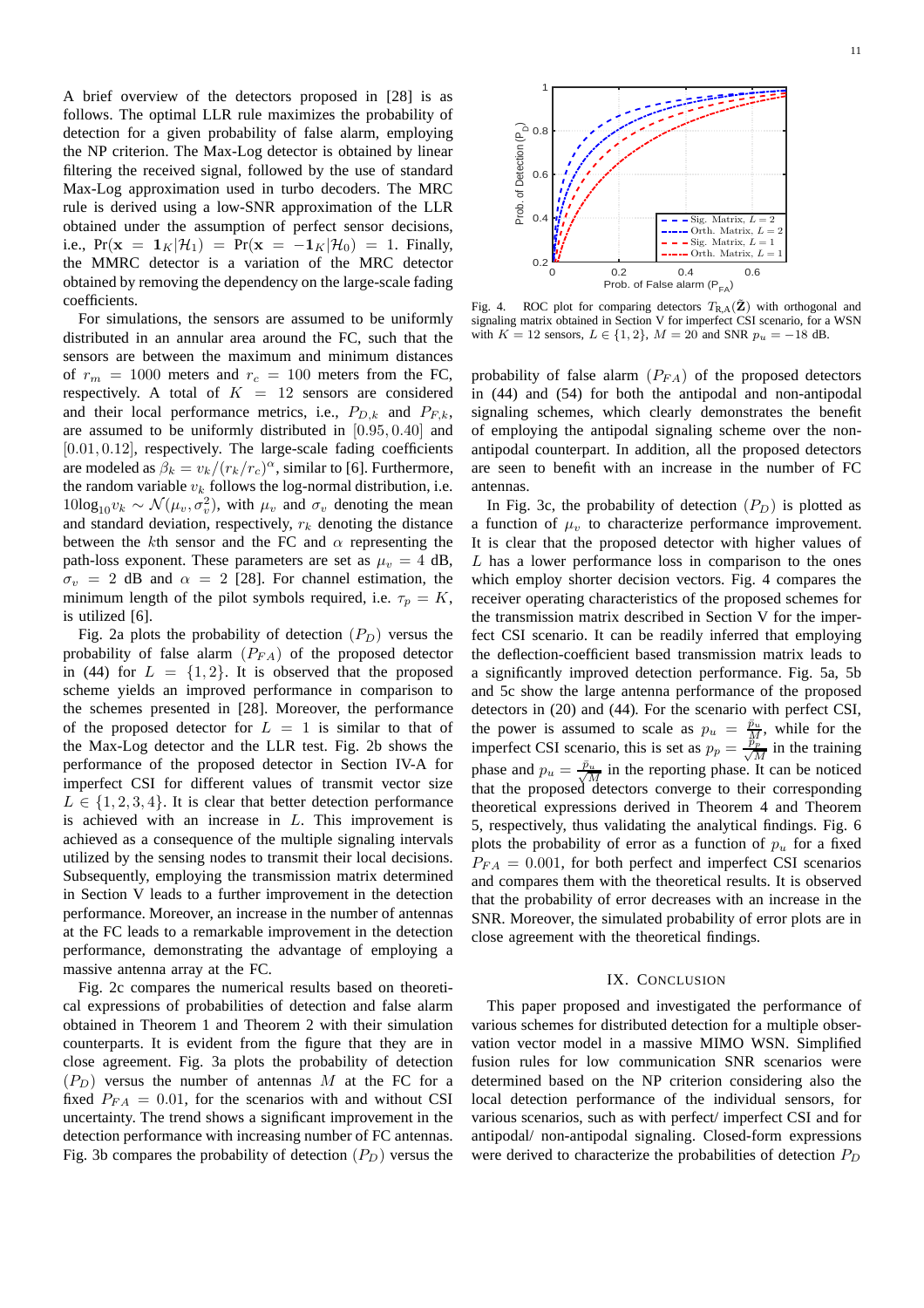

Fig. 5. Large M performance analysis for (a) proposed detector (20) and (44) for  $M \in \{20, 100, 1000\}$  antennas,  $K = 12$  sensors,  $L = 4$  and at SNR  $p_u = -15$  dB. (b) proposed detector (20) and (44) for  $M \in \{20, 100, 1000\}$  antennas,  $K = 12$  sensors,  $L = 2$  and at SNR  $p_u = -15$  dB. (c) proposed detector (20) and (44) for  $M \in \{20, 100, 1000\}$  antennas,  $K = 12$  sensors,  $L = 2$  and at SNR  $p_u = -18$  dB.



Fig. 6.  $P_e$  vs.  $p_u$  for perfect and imperfect CSI scenarios using detectors  $T_A$  and  $T_{R,A}$ , respectively, for a WSN with  $K = 12$  sensors,  $L = 2$  and  $M = 20.$ 

and false alarm  $P_{FA}$  as well as the signaling matrices to further enhance detection performance. Further, asymptotic performance upper bounds and the pertinent power scaling laws were obtained via a large antenna array analysis for the detection performance at the FC. Simulation results demonstrated the improved performance of the proposed detectors in comparison to existing schemes such as Max-Log, MRC and MMRC. In the future, this framework can be extended to a scenario with multiple FCs, each equipped with a massive antenna array, to examine the effect of pilot contamination. Furthermore, the problem of sensing of different parameters with correlated sensor observations and sensor selection can be considered.

# APPENDIX A FUSION RULE WITH ZERO FORCING PROCESSING

Using the filter matrix  $\mathbf{A} = \mathbf{G}(\mathbf{G}^H \mathbf{G})^{-1}$ , the system model in (13) can be equivalently reframed as

$$
\check{\mathbf{z}}_k = M \left[ \left( \mathbf{A}^H \mathbf{y}(1) \right)_k \dots \left( \mathbf{A}^H \mathbf{y}(L) \right)_k \right]^T = \sqrt{p_u} M \mathbf{x}_k + \check{\mathbf{n}}_k, \tag{86}
$$

where  $\check{z}_k$  follows the Gaussian distribution as  $\check{z}_k \sim$  $\mathcal{CN}(\sqrt{p_u}M\mathbf{x}_k, M\sigma_n^2\beta_k^{-1}\mathbf{I}_L)$ . Employing the similar procedure as done for the matched filtering in (15), the test statistic for antipodal signaling under low SNR conditions reduces to  $T_A(\check{\mathbf{Z}}) = \sum_{k=1}^K a_k \Re(\check{\mathbf{z}}_k^H \mathbf{u}_k).$ 

# APPENDIX B PROOF OF THEOREM 1

The mean of the test statistic in (44) corresponding to the null hypothesis  $\mathcal{H}_0$  is given as

$$
\mu_{T_{R,A}|\mathcal{H}_0} = \sum_{k=1}^K a_k \Re \Big( \mathbb{E} \{ (\tilde{\mathbf{z}}_k^H \mathbf{u}_k) | \mathcal{H}_0 \} \Big)
$$
  
\n
$$
= \sum_{k=1}^K a_k \Re \Big( \sqrt{p_u} M \tilde{\beta}_k \mathbb{E} \{ \mathbf{x}_k^H | \mathcal{H}_0 \} \mathbf{u}_k \Big)
$$
  
\n
$$
= \sum_{k=1}^K a_k \Re \Big( \sqrt{p_u} M \tilde{\beta}_k \big( \mathbf{u}_k^H P_{F,k} - \mathbf{u}_k^H (1 - P_{F,k}) \big) \mathbf{u}_k \Big)
$$
  
\n
$$
= \sum_{k=1}^K \sqrt{p_u} a_k c_k M \tilde{\beta}_k ||\mathbf{u}_k||^2.
$$
 (87)

The mean  $\mu_{T_{\rm R,A}|\mathcal{H}_1}$  corresponding to the test statistic for hypothesis  $\mathcal{H}_1$  can be derived similarly. The variance  $\sigma_{T_{R,A}|\mathcal{H}_0}^2$ of the test statistic for hypothesis  $\mathcal{H}_0$  can be expressed as

$$
\sigma_{T_{\mathsf{R},\mathsf{A}}|\mathcal{H}_0}^2 = \mathbb{E}\{T_{\mathsf{R},\mathsf{A}}^2(\tilde{\mathbf{Z}})|\mathcal{H}_0\} - \big(\mathbb{E}\{T_{\mathsf{R},\mathsf{A}}(\tilde{\mathbf{Z}})|\mathcal{H}_0\}\big)^2, \quad (88)
$$

wherein the first term can be determined as

$$
\mathbb{E}\{T_{\mathbf{R},\mathbf{A}}^2(\mathbf{Z})|\mathcal{H}_0\} = \mathbb{E}\bigg\{\Big[\sum_{k=1}^K a_k \Re\{\tilde{\mathbf{z}}_k^H \mathbf{u}_k\}\Big]^2 \Big|\mathcal{H}_0\bigg\}
$$
  
\n
$$
= \sum_{k=1}^K \mathbb{E}\Big\{a_k^2 \big[\Re\{\sqrt{p_u}M\tilde{\beta}_k\mathbf{x}_k^H \mathbf{u}_k + \tilde{\mathbf{w}}_k^H \mathbf{u}_k\}\big]^2 \Big|\mathcal{H}_0\bigg\}
$$
  
\n
$$
= \sum_{k=1}^K \Big(p_u M^2 \tilde{\beta}_k^2 a_k^2 \|\mathbf{u}_k\|^4 + M \tilde{\beta}_k a_k^2 \|\mathbf{u}_k\|^2 \frac{\sigma_w^2}{2}\Big). \tag{89}
$$

The final expression of variance  $\sigma_{T_{R,A}|H_0}^2$  in (49) is obtained by utilizing the mean obtained in  $(87)$  and the above expression in (89). The variance  $\sigma_{T_{R,A}|\mathcal{H}_1}^2$  for the alternative hypothesis  $\mathcal{H}_1$  in (50) can be derived similarly.

# APPENDIX C PROOF OF THEOREM 4

Under antipodal signaling, the PDF of the test statistic (20) corresponding to the hypothesis  $\mathcal{H}_i$  is  $T_A(\mathbf{Z}) \sim$  $\mathcal{N}(\mu_{T_A|\mathcal{H}_i}, \sigma^2_{T_A|\mathcal{H}_i})$  which can be scaled to obtain the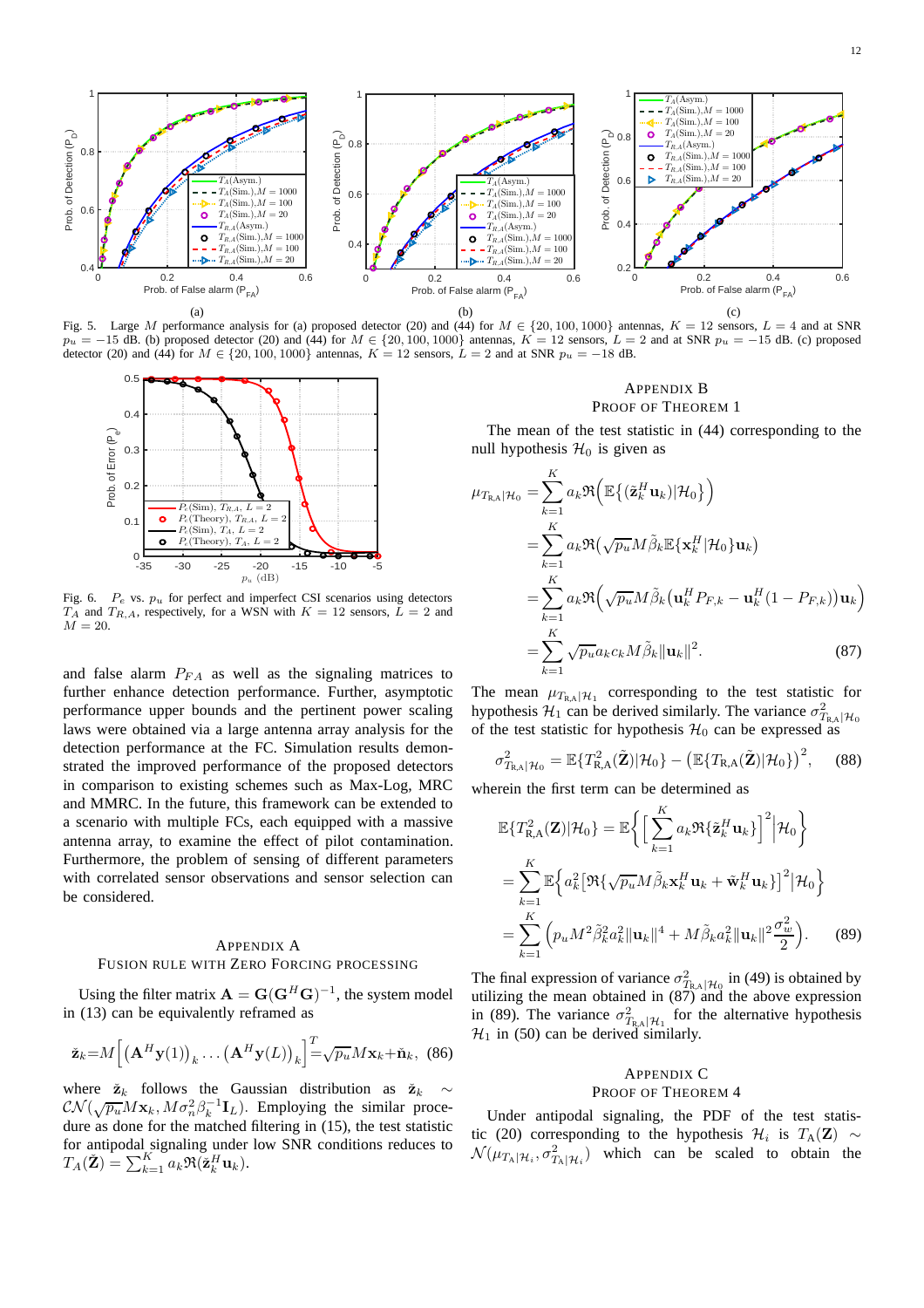equivalent test statistic with unity variance as  $\tilde{T}_{A}(\mathbf{Z}) \sim$  $\mathcal{N}(\tilde{\mu}_{T_{\mathsf{A}}|\mathcal{H}_i}, 1)$ , where the new mean  $\tilde{\mu}_{T_{\mathsf{A}}|\mathcal{H}_i}$  is defined as

$$
\tilde{\mu}_{T_{\mathcal{A}}|\mathcal{H}_i} \triangleq \frac{\mu_{T_{\mathcal{A}}|\mathcal{H}_i}}{\sigma_{T_{\mathcal{A}}|\mathcal{H}_i}}, \quad \text{where } i \in \{0, 1\}.
$$
 (90)

.

From (23) and (25), the above mean  $\tilde{\mu}_{T_A|\mathcal{H}_i}$ , for  $i = 0$ , is

 $=$   $V$ 

$$
\tilde{\mu}_{T_{\rm A}|\mathcal{H}_0} = \frac{\sum_{k=1}^{K} \sqrt{p_u} a_k c_k M \beta_k ||\mathbf{u}_k||^2}{\sqrt{\sum_{k=1}^{K} M \beta_k a_k^2 ||\mathbf{u}_k||^2 \left(p_u M \beta_k (1 - c_k^2) ||\mathbf{u}_k||^2 + \frac{\sigma_n^2}{2}\right)}}
$$

In the limit case of  $M \to \infty$  and using  $p_u = \frac{\bar{p}_u}{M}$ , the above expression reduces as

$$
\tilde{\mu}_{T_{\mathcal{A}}|\mathcal{H}_0}^a = \lim_{M \to \infty} \tilde{\mu}_{T_{\mathcal{A}}|\mathcal{H}_0} \Big|_{p_u = \frac{\tilde{p}_u}{M}} = \lim_{M \to \infty} \frac{\mu_{T_{\mathcal{A}}|\mathcal{H}_0}}{\sigma_{T_{\mathcal{A}}|\mathcal{H}_0}} \Big|_{p_u = \frac{\tilde{p}_u}{M}}
$$
\n
$$
= \lim_{M \to \infty} \frac{\sum_{k=1}^K \sqrt{\frac{\tilde{p}_u}{M}} a_k c_k M \beta_k \|\mathbf{u}_k\|^2}{\sqrt{\sum_{k=1}^K M \beta_k a_k^2 \|\mathbf{u}_k\|^2 \left(\frac{\tilde{p}_u}{M} M \beta_k (1 - c_k^2) \|\mathbf{u}_k\|^2 + \frac{\sigma_n^2}{2}\right)}},
$$

to obtain (72). Similarly, for hypothesis  $\mathcal{H}_1$ , the normalized mean in (73) follows by replacing  $c_k$  by  $b_k$  in the expression above and considering the limit as  $M \to \infty$ . It can be noted that the last step above employs the assumption  $M \gg K$ , i.e.,  $K/M \rightarrow 0$ , similar to standard works such as [5], [6], [28]. When  $K/M \to \eta$ , where  $\eta$  is a constant, or  $K/M \to \infty$ , then the interference between the sensors dominates the signal after linear processing, i.e., in (11) and when (38) is multiplied by  $\hat{G}^H$ , in the massive MIMO system. Hence, the resulting performance tends to that of a trivial detector with  $P_D = 1/2$ and  $P_{FA} = 1/2$ .

# APPENDIX D PROOF OF THEOREM 5

The normalized mean for the test statistic in (44) can be determined using (47) and (49) as

$$
\tilde{\mu}_{T_{R,A}|\mathcal{H}_0} = \frac{\sum_{k=1}^K \sqrt{p_u} a_k c_k M \tilde{\beta}_k ||\mathbf{u}_k||^2}{\sqrt{\sum_{k=1}^K M \tilde{\beta}_k a_k^2 ||\mathbf{u}_k||^2 \left(p_u M \tilde{\beta}_k (1 - c_k^2) ||\mathbf{u}_k||^2 + \frac{\sigma_w^2}{2}\right)}}.
$$
\n(91)

Substituting  $p_u = \frac{\bar{p}_u}{\sqrt{M}}, p_p = \frac{\bar{p}_p}{\sqrt{M}}$  $\frac{d^2 p}{M}$  in the above expression for  $\tilde{\mu}_{T_{\text{RA}}|\mathcal{H}_0}$ , which on considering the limiting value as  $M \to \infty$ yields the expression for the asymptotic normalized mean in (92) to obtain (78). The corresponding expression for  $\tilde{\mu}_{T_{\rm R,A}}^a$  in (79) can be determined similarly starting with the expressions for  $\mu_{T_{\text{RA}}|\mathcal{H}_1}$ ,  $\sigma_{T_{\text{RA}}|\mathcal{H}_1}^2$  given in (48), (50), respectively.

#### **REFERENCES**

- [1] A. Chawla, A. Patel, A. K. Jagannatham, and P. K. Varshney, "Robust Distributed Detection in Massive MIMO Wireless Sensor Networks under CSI Uncertainty," in *IEEE 88th Veh. Technol. Conf.*, Aug. 2018, pp. 1–5.
- [2] F. Rusek, D. Persson, B. K. Lau, E. G. Larsson, T. L. Marzetta, O. Edfors, and F. Tufvesson, "Scaling Up MIMO: Opportunities and Challenges with Very Large Arrays," *IEEE Signal Process. Mag.*, vol. 30, no. 1, pp. 40–60, Jan. 2013.
- [3] E. G. Larsson, O. Edfors, F. Tufvesson, and T. L. Marzetta, "Massive MIMO for next generation wireless systems," *IEEE Commun. Mag.*, vol. 52, no. 2, pp. 186–195, Feb. 2014.
- D. Gesbert, M. Kountouris, R. W. H. Jr., C. b. Chae, and T. Salzer, "Shifting the MIMO Paradigm," *IEEE Signal Process. Mag.*, vol. 24, no. 5, pp. 36–46, Sep. 2007.
- [5] T. L. Marzetta, "Noncooperative Cellular Wireless with Unlimited Numbers of Base Station Antennas," *IEEE Trans. Wireless Commun.*, vol. 9, no. 11, pp. 3590–3600, Nov. 2010.
- [6] H. Q. Ngo, E. G. Larsson, and T. L. Marzetta, "Energy and Spectral Efficiency of Very Large Multiuser MIMO Systems," *IEEE Trans. Commun.*, vol. 61, no. 4, pp. 1436–1449, Apr. 2013.
- [7] R. Viswanathan and P. K. Varshney, "Distributed detection with multiple sensors I. Fundamentals," *Proc. of the IEEE*, vol. 85, no. 1, pp. 54–63, Jan. 1997.
- [8] Z. Chair and P. K. Varshney, "Optimal data fusion in multiple sensor detection systems," *IEEE Trans. Aerosp. Electron. Syst.*, vol. AES-22, no. 1, pp. 98–101, Jan. 1986.
- [9] R. Jiang, S. Misra, B. Chen, and A. Swami, "Robust suboptimal decision fusion in wireless sensor networks," in *MILCOM 2005 - 2005 IEEE Mil. Commun. Conf.*, Oct. 2005, pp. 2107–2113 Vol. 4.
- [10] R. Niu, B. Chen, and P. K. Varshney, "Fusion of decisions transmitted over Rayleigh fading channels in wireless sensor networks," *IEEE Trans. Signal Process.*, vol. 54, no. 3, pp. 1018–1027, Mar. 2006.
- [11] B. Chen, L. Tong, and P. K. Varshney, "Channel-aware distributed detection in wireless sensor networks," *IEEE Signal Process. Mag.*, vol. 23, no. 4, pp. 16–26, Jul. 2006.
- [12] J. Chamberland and V. V. Veeravalli, "Wireless Sensors in Distributed Detection Applications," *IEEE Signal Process. Mag.*, vol. 24, no. 3, pp. 16–25, May 2007.
- [13] W. Li and H. Dai, "Distributed detection in wireless sensor networks using a multiple access channel," *IEEE Trans. Signal Process.*, vol. 55, no. 3, pp. 822–833, Mar. 2007.
- [14] C. R. Berger, M. Guerriero, S. Zhou, and P. Willett, "PAC vs. MAC for Decentralized Detection Using Noncoherent Modulation," *IEEE Trans. Signal Process.*, vol. 57, no. 9, pp. 3562–3575, Sep. 2009.
- [15] D. Ciuonzo and G. Romano and P. Salvo Rossi, "Optimality of Received Energy in Decision Fusion Over Rayleigh Fading Diversity MAC With Non-Identical Sensors," *IEEE Trans. Signal Process.*, vol. 61, no. 1, pp. 22–27, Jan. 2013.
- [16] X. Zhang, H. V. Poor, and M. Chiang, "Optimal Power Allocation for Distributed Detection Over MIMO Channels in Wireless Sensor Networks," *IEEE Trans. Signal Process.*, vol. 56, no. 9, pp. 4124–4140, Sep. 2008.
- [17] A. Patel, S. Biswas, and A. K. Jagannatham, "Multiple Beacon Based Robust Cooperative Spectrum Sensing in MIMO Cognitive Radio Networks," in *IEEE 78th Veh. Technol. Conf.*, Sep. 2013, pp. 1–5.
- [18] A. Patel, H. Ram, A. K. Jagannatham, and P. K. Varshney, "Robust Cooperative Spectrum Sensing for MIMO Cognitive Radio Networks Under CSI Uncertainty," *IEEE Trans. Signal Process.*, vol. 66, no. 1, pp. 18–33, Jan. 2018.
- [19] Q. Cheng, B. Chen, and P. K. Varshney, "Detection performance limits for distributed sensor networks in the presence of nonideal channels," *IEEE Trans. Wireless Commun.*, vol. 5, no. 11, pp. 3034–3038, Nov. 2006.
- [20] D. Ciuonzo and G. Romano and P. Salvo Rossi, "Channel-Aware Decision Fusion in Distributed MIMO Wireless Sensor Networks: Decode-and-Fuse vs. Decode-then-Fuse," *IEEE Trans. Wireless Commun.*, vol. 11, no. 8, pp. 2976–2985, Aug. 2012.
- [21] M. K. Banavar, A. D. Smith, C. Tepedelenlioglu, and A. Spanias, "On the Effectiveness of Multiple Antennas in Distributed Detection over Fading MACs," *IEEE Trans. Wireless Commun.*, vol. 11, no. 5, pp. 1744– 1752, May 2012.
- [22] I. Nevat, G. W. Peters, and I. B. Collings, "Distributed Detection in Sensor Networks Over Fading Channels With Multiple Antennas at the Fusion Centre," *IEEE Trans. Signal Process.*, vol. 62, no. 3, pp. 671– 683, Feb. 2014.
- [23] F. Jiang, J. Chen, and A. L. Swindlehurst, "Estimation in phase-shift and forward wireless sensor networks," *IEEE Trans. Signal Process.*, vol. 61, no. 15, pp. 3840–3851, Aug. 2013.
- [24] M. K. Banavar, A. D. Smith, C. Tepedelenliolu, and A. Spanias, "Distributed detection over fading macs with multiple antennas at the fusion center," in *2010 IEEE Int. Conf. Acoust., Speech, Signal Process.*, Mar. 2010, pp. 2894–2897.
- [25] F. Jiang, J. Chen, A. L. Swindlehurst, and J. A. Lpez-Salcedo, "Massive MIMO for Wireless Sensing With a Coherent Multiple Access Channel," *IEEE Trans. Signal Process.*, vol. 63, no. 12, pp. 3005–3017, Jun. 2015.